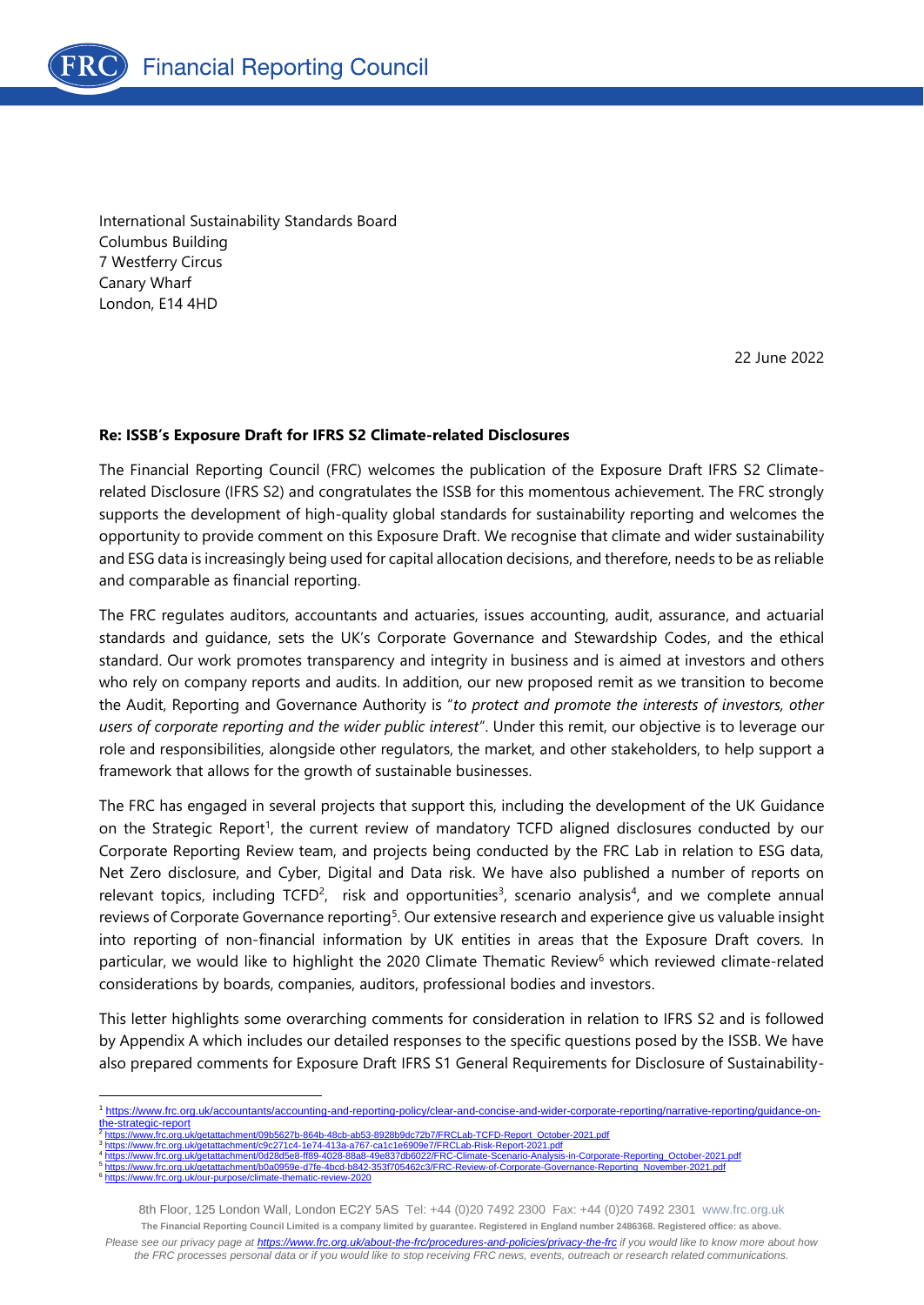related Financial Information in a separate letter. We hope that in providing these comments, we can help the ISSB further strengthen the effectiveness of the proposed standards in a way that will support highquality, consistent and comparable reporting.

#### **Building on the TCFD recommendations**

The TCFD recommendations are a globally recognised framework for reporting climate-related financial information and, as they are already mandated in the UK, we welcome the formalisation of the TCFD disclosure requirements into IFRS S2. We believe that using this as the foundation of the proposed standard will support its use as a global baseline.

#### **Industry-based requirements**

We understand the benefit of industry-specific requirements to enable primary users to understand specific industry matters and be able to compare entities with similar characteristics. The industry-specific requirements should supplement the disclosure requirements in the Exposure Draft's core content and provide additional application guidance that is considered necessary for the application of the cross-industry requirements. However, we do not believe that the current industry-based requirements fully meet this purpose, and strongly recommend that the material at Appendix B should be redesignated as non-mandatory guidance rather than mandatory requirements.

#### **Clarity in terms used and accessibility of the standard**

Further work is required to ensure the proposed standard is clear, concise, understandable and accessible for all expected audiences. In some instances, repetition adds to complexity. For example, paragraph 13 (b) and paragraph 23 both contain requirements relating to climate-related targets.

There are also several instances where the terminology used in the Exposure Draft is internally inconsistent and requires further clarification. In particular, further clarity is needed on what is meant by 'significant' as it is a key determining factor that will influence how the proposed requirements will be applied. Additionally, the terms 'strategy' and 'business model' are used inconsistently, and sometimes interchangeably, and this is especially confused when referring to an entity's strategy for addressing climate-related risks and opportunities with the effects of these risks and opportunities on the entity's business model, strategy and decision-making.

#### **Connection with financial reporting**

We welcome the requirements for entities to disclose information about the effects of climate-related risks and opportunities on their financial position, performance and cash flows. However, entities should be further encouraged to cross-refer to the financial statements as much as possible to ensure the information required by paragraph 14 is aligned with information in the financial statements. This is especially critical for climate-related information given the increasing scrutiny on net-zero targets and the implications for the financial statements. This proposed standard should therefore clarify the expectation that information and assumptions used for climate-related reporting should be consistent with that in the financial statements, or to justify when it is not.

### **Connection to IFRS S1**

As noted in our response to IFRS S1 Exposure Draft, we believe that IFRS S1 should deal with holistic and common disclosure requirements, therefore leaving topic-specific requirements to the specific disclosure topic standards. Currently, there are some disclosure requirements in IFRS S2 that are identical to the requirements in IFRS S1, which is somewhat unnecessary.

<sup>8</sup>th Floor, 125 London Wall, London EC2Y 5AS Tel: +44 (0)20 7492 2300 Fax: +44 (0)20 7492 2301 [www.frc.org.uk](http://www.frc.org.uk/) **The Financial Reporting Council Limited is a company limited by guarantee. Registered in England number 2486368. Registered office: as above.** *Please see our privacy page at [https://www.frc.org.uk/about-the-frc/procedures-and-policies/privacy-the-frc](https://protect-eu.mimecast.com/s/meSwCVPQETYrOJIgd9IO) if you would like to know more about how the FRC processes personal data or if you would like to stop receiving FRC news, events, outreach or research related communications.*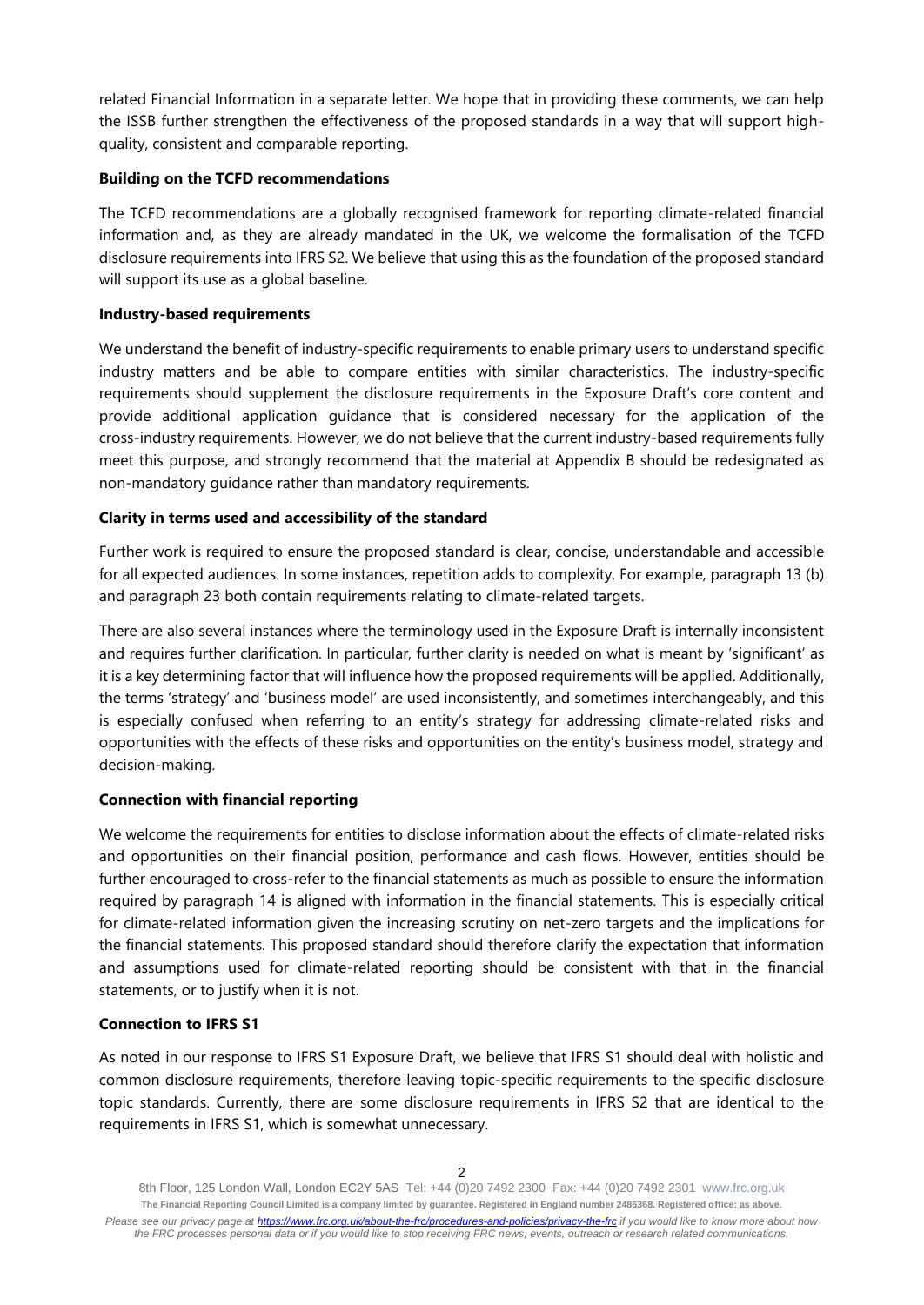It may be more conducive to remove the general requirements from IFRS S2 thereby keeping the focus on topic-specific requirements. For example, paragraph 23 lists the characteristics for the disclosure of targets, most of which are generic and already outlined in IFRS S1. We therefore strongly recommend that cross-cutting requirements should be removed from IFRS S2, which should only focus on topic-specific elements in relation to climate change.

#### **Timely publication and due process**

As noted in the introduction to the Exposure Draft, there is a clear and urgent need for IFRS Sustainability Disclosure Standards, and we acknowledge the challenges this can pose to standard-setting processes. A balanced approach is needed to ensure the timely publication of the standards, whilst not compromising on the quality and due process required to ensure these standards are of high-quality, drive high-quality reporting and are globally accepted. Jurisdictions will need sufficient time to endorse and adopt the standards. Therefore, we strongly encourage the ISSB to allocate sufficient time to finalising these standards and to address the concerns raised during the consultation process.

For instance, a phased approach to the effective date will not only provide reporting entities with sufficient time to create or amend the required data systems and internal controls they need to support high-quality reporting but will also help the ISSB prioritise requirements that can, and should be, adopted quicker.

Finally, we welcome the opportunity to continue to work with the Board in setting future standards and would be happy to discuss the content of this letter in more detail. If you would like to discuss these comments, please contact Sarah-Jayne Dominic [\(s.dominic@frc.org.uk\)](mailto:s.dominic@frc.org.uk) and Gemma Clements [\(g.clements@frc.org.uk\)](mailto:g.clements@frc.org.uk).

**Mark Babington Executive Director, Regulatory Standards** DDI: 020 7492 2323 Email: [m.babington@frc.org.uk](mailto:m.babington@frc.org.uk)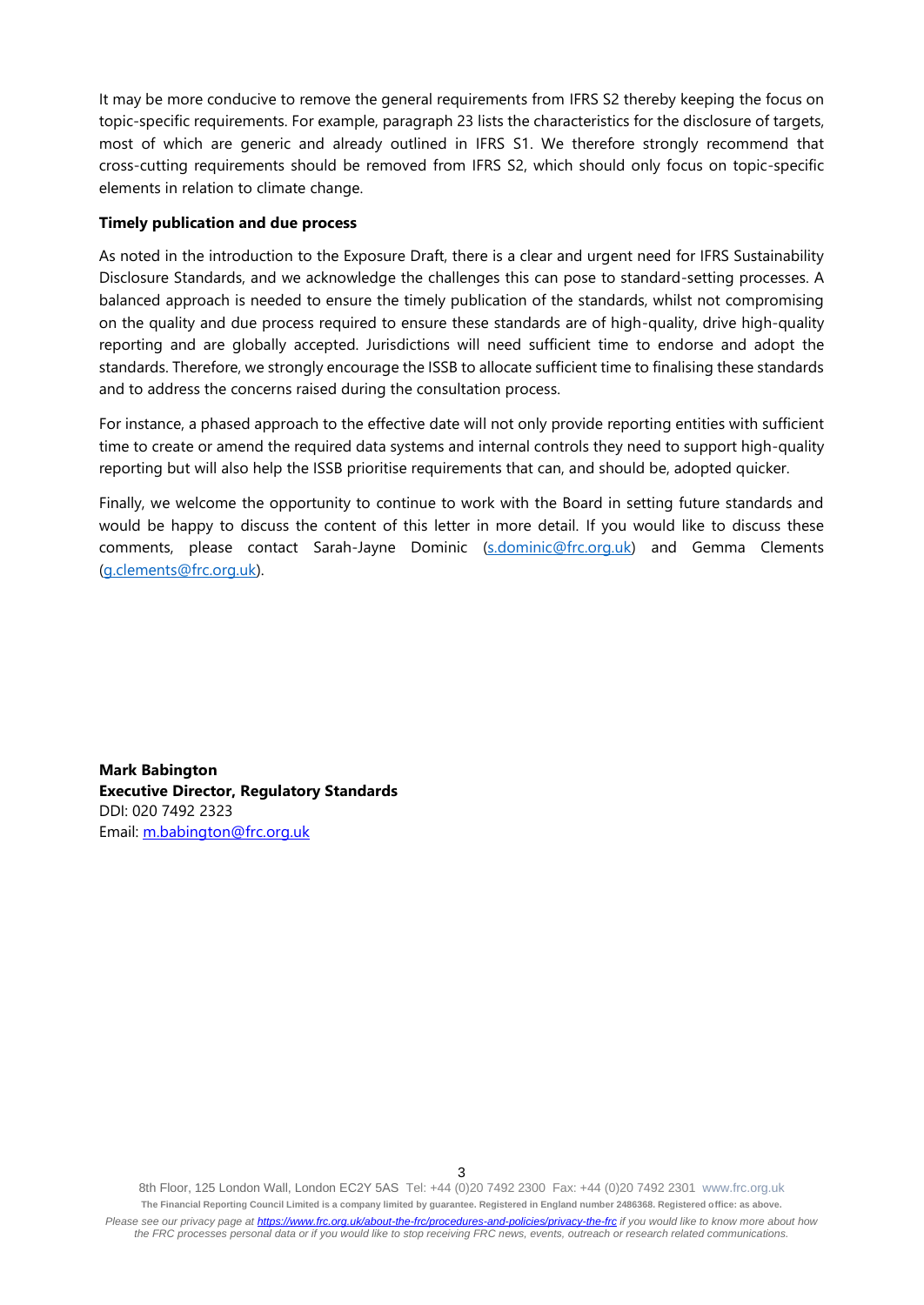# **Appendix A**

# **Question 1—Objective of the Exposure Draft**

- **(a) Do you agree with the objective that has been established for the Exposure Draft? Why or why not?**
- 1.1 We agree with the objective set out in paragraphs 1-2. These objectives are appropriate and reflect the ambitions of the TCFD recommendations.
- **(b) Does the objective focus on the information that would enable users of general purpose financial reporting to assess the effects of climate-related risks and opportunities on enterprise value?**
- 1.2 We agree that the objective of the Exposure Draft will support the disclosure of information relevant for users of general purpose financial reporting to assess the effects of climate-related risks and opportunities on enterprise value.
- **(c) Do the disclosure requirements set out in the Exposure Draft meet the objectives described in paragraph 1? Why or why not? If not, what do you propose instead and why?**
- 1.3 We believe the proposed disclosure requirements set out in the Exposure Draft meet the objectives outlined in paragraph 1.

# **Question 2—Governance**

**Do you agree with the proposed disclosure requirements for governance processes, controls and procedures used to monitor and manage climate-related risks and opportunities? Why or why not?**

- 2.1 Our comments on governance requirements in IFRS S2 reflect our comments on the equivalent requirements in IFRS S1. We broadly agree with the proposed disclosure requirements for governance processes, controls and procedures. However, in some areas, further information could be requested so that we are able to better understand how the governance processes lead to actions. For example, further information could be provided in paragraph 5(d) about how the board considers and acts on the information it receives in relation to climate-related risks and opportunities.
- 2.2 We welcome the additional requirements that go beyond the TCFD recommendations in relation to skills and competencies, and information on how climate-related risks and opportunities are reflected in terms of reference and board mandates. To provide further helpful information, entities may also provide information about how the terms of reference and mandates are reviewed and how these lead to action. For example, even though climate change related responsibilities are in the terms of reference, this doesn't mean that these responsibilities are effectively discharged.
- 2.3 In paragraph 5(e), entities are expected to disclose information about how the governance body oversees strategy, including any assessments of trade-offs. The concept of trade-offs is important,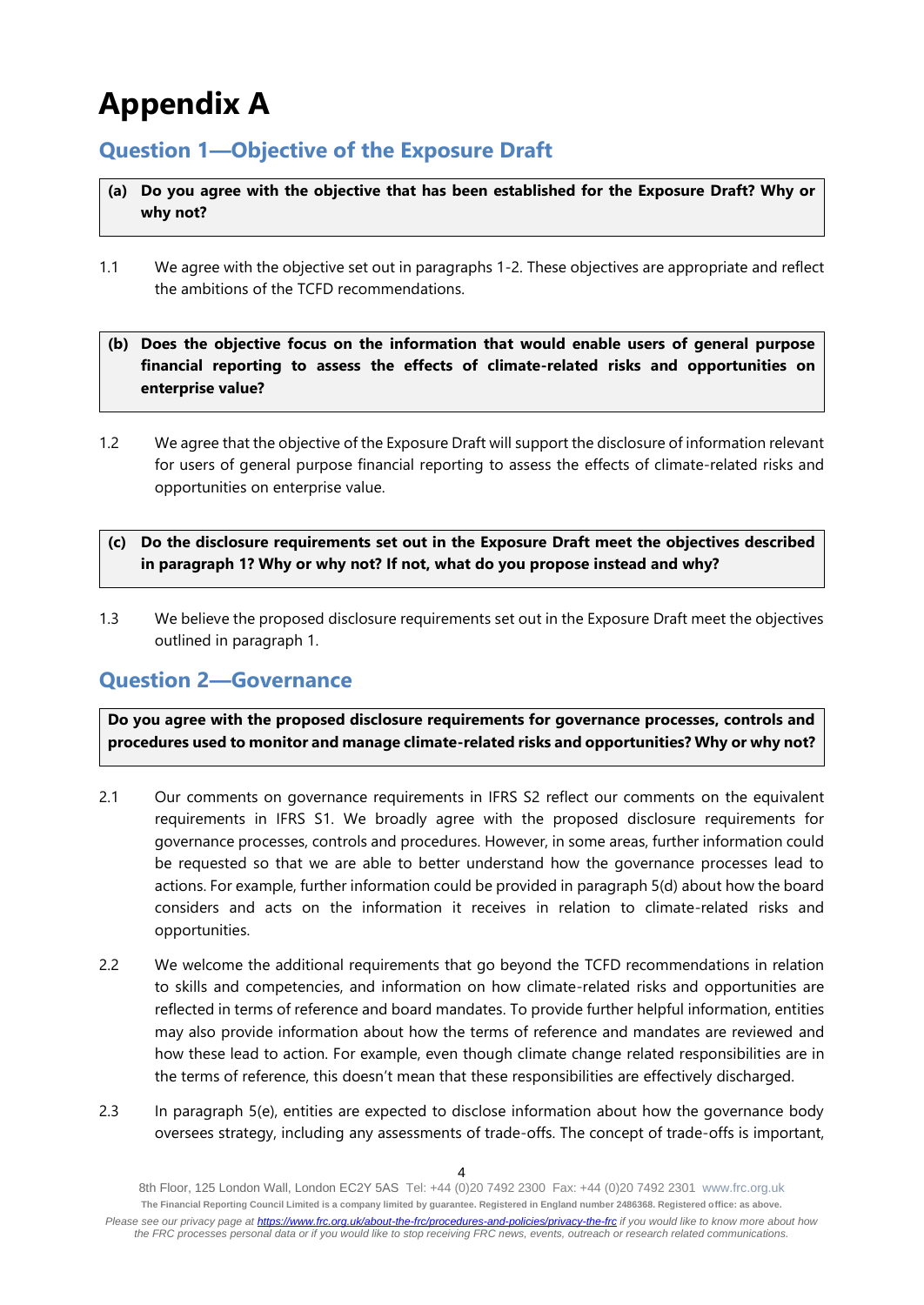especially when addressing the relationship between climate change and broader sustainability matters. This is a new area of disclosure which is underdeveloped, and therefore we recommend that further guidance is provided about trade-off assessments and their treatment in the governance process.

2.4 We welcome the clarification in paragraph 6 relating to the overlapping governance requirements in IFRS S1. Where entities have governance structures that encompass sustainability more broadly, we would not expect them to also create additional structures specifically for climate change. By clarifying the relationship between the proposed requirements in IFRS S1, this requirement reduces unnecessary reporting.

# **Question 3—Identification of climate-related risks and opportunities**

**(a) Are the proposed requirements to identify and to disclose a description of significant climate-related risks and opportunities sufficiently clear? Why or why not?**

- 3.1 The proposed requirements to identify and disclose significant climate-related risks and opportunities are clear. However, we recommend the ISSB provides a definition for 'significant' which could be highly subjective. It is unclear how entities should determine which climate-related risks and opportunities are considered significant, especially in relation to different time horizons which will impact the level of 'significance'. For example, changes in climatic conditions resulting in increased flooding may not be considered significant in the short-term, but will possibly have a significant impact in the medium- to long-term.
- 3.2 Whilst we recognise the challenges in defining short-, medium- and long-term time horizons that are suitable for every entity, we believe further guidance is necessary. In the UK, entities are required to provide a Viability Statement (expected to be replaced by a Resilience Statement) which is prepared to disclose longer term issues which may affect an entity's prospects or viability. Boards are expected to determine the appropriate time horizon and provide justification for why they consider that period to be appropriate, and it should align with an entity's business cycle. The default position of many reporters is a three-year reporting horizon which may not be appropriate for climate-related risks. Therefore, it is important that the ISSB provides guidance on how entities should establish time horizons. It might also be helpful to require entities to provide justification when the time horizons do not align with the strategic planning horizons and capital allocation horizons. Entities should also consider and describe how the chosen time horizons interact with asset lives, and timing of liabilities and provisions in the financial statements and justify when these time horizons do not align.
- **(b) Do you agree with the proposed requirement to consider the applicability of disclosure topics (defined in the industry requirements) in the identification and description of climate-related risks and opportunities? Why or why not? Do you believe that this will lead to improved relevance and comparability of disclosures? Why or why not? Are there any additional requirements that may improve the relevance and comparability of such disclosures? If so, what would you suggest and why?**
- 3.3 It is unclear whether the disclosure topics defined in the industry requirements are intended as mandatory or non-mandatory guidance. The proposed wording in paragraph 10 states that entities "shall refer" which leaves room for interpretation. Whilst we believe the disclosure topics are helpful,

<sup>8</sup>th Floor, 125 London Wall, London EC2Y 5AS Tel: +44 (0)20 7492 2300 Fax: +44 (0)20 7492 2301 [www.frc.org.uk](http://www.frc.org.uk/) **The Financial Reporting Council Limited is a company limited by guarantee. Registered in England number 2486368. Registered office: as above.** *Please see our privacy page at [https://www.frc.org.uk/about-the-frc/procedures-and-policies/privacy-the-frc](https://protect-eu.mimecast.com/s/meSwCVPQETYrOJIgd9IO) if you would like to know more about how the FRC processes personal data or if you would like to stop receiving FRC news, events, outreach or research related communications.*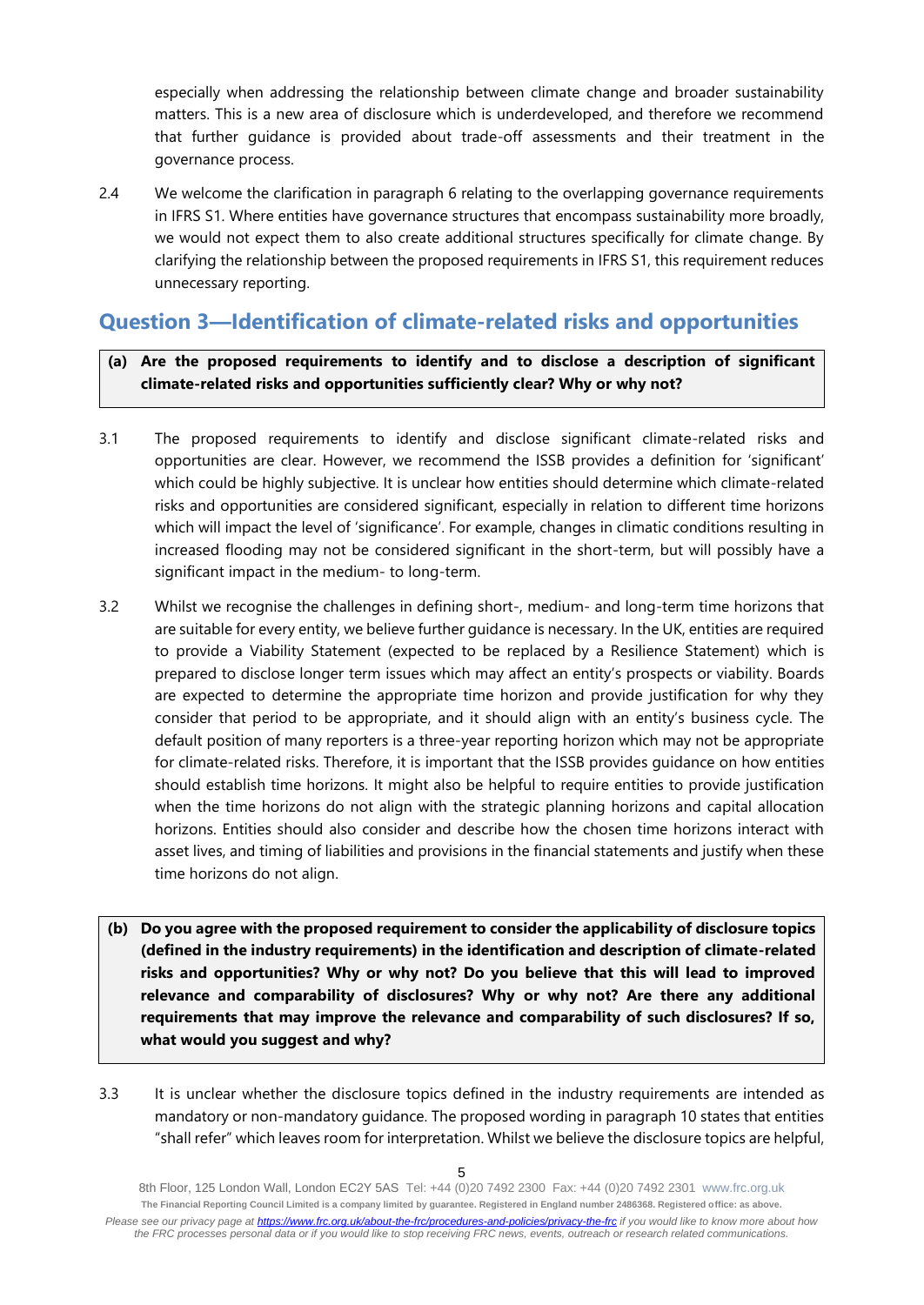we do not agree that entities should be required to apply the disclosure topics defined in the industry requirements and therefore the proposed standard should make it clear that these disclosure topics are non-mandatory guidance.

- 3.4 The disclosure topics outlined in Appendix B are helpful guidance for reporting entities to refer to when identifying and describing the risks and opportunities they are exposed to. However, these risks are not necessarily climate-specific and further work is required to explain the connection to climate-related risks and opportunities. For example, the requirement for entities to classify risks as transition or physical risks in paragraph 9(c) is misaligned with the presentation of disclosure topics in Appendix B. To connect to the proposed requirements in the main content of the Exposure Draft more effectively, the disclosure topics outlined in Appendix B should be mapped to specific climate-related issues and categorised by transition and physical risks. This additional context will help to establish and explain why these topics are relevant in relation to climate change.
- 3.5 For example, on page 576 of Appendix B the requirements for Software and IT Services includes the disclosure topic "Environmental Footprint of Hardware Infrastructure" and includes metrics about total energy consumption. This is only helpful in relation to climate-related risks and opportunities once it has been more clearly connected to climate change and categorised by transition or physical risks. In this example, the environmental footprint of hardware infrastructure (disclosure topic) and the energy consumption metric could be helpful if the entity anticipates increasing costs associated with energy supply (transition risk).
- 3.6 Comparability within sectors is helpful, especially when assessing performance. However, by referring to a pre-selected list of topics there is a risk that this requirement, if mandated, may prevent entities from applying their own processes to identify and assess risks and opportunities. We therefore strongly recommend that the disclosure topics outlined in Appendix B should be referred to as non-mandatory reference guidance to support the identification of risks and opportunities rather than a requirement.

# **Question 4—Concentrations of climate-related risks and opportunities in an entity's value chain**

- **(a) Do you agree with the proposed disclosure requirements about the effects of significant climate-related risks and opportunities on an entity's business model and value chain? Why or why not?**
- 4.1 We mostly agree with the proposed disclosure requirements outlined in paragraph 12. These requirements are in line with the recommendations of the TCFD framework.
- 4.2 Whilst the requirement in paragraph 12 focuses on business model, the subsequent requirements in paragraphs 12(a) and (b) focus on the impact on the value chain. Whilst the two are linked, they are not necessarily the same thing. Appendix A includes two separate definitions for business model and value chain, and whilst the value chain is an important part of the business model, it should be treated separately. Entities should be required to consider the effects of climate-related risks and opportunities on the business model separately from the effects on the value chain and therefore we recommend that this paragraph is split into two to ensure the requirements on business model and value chain are distinct.
- 4.3 The ISSB may also consider whether entities are expected to identify risks and opportunities in the value chain to the extent they will impact the business model. This distinction will prevent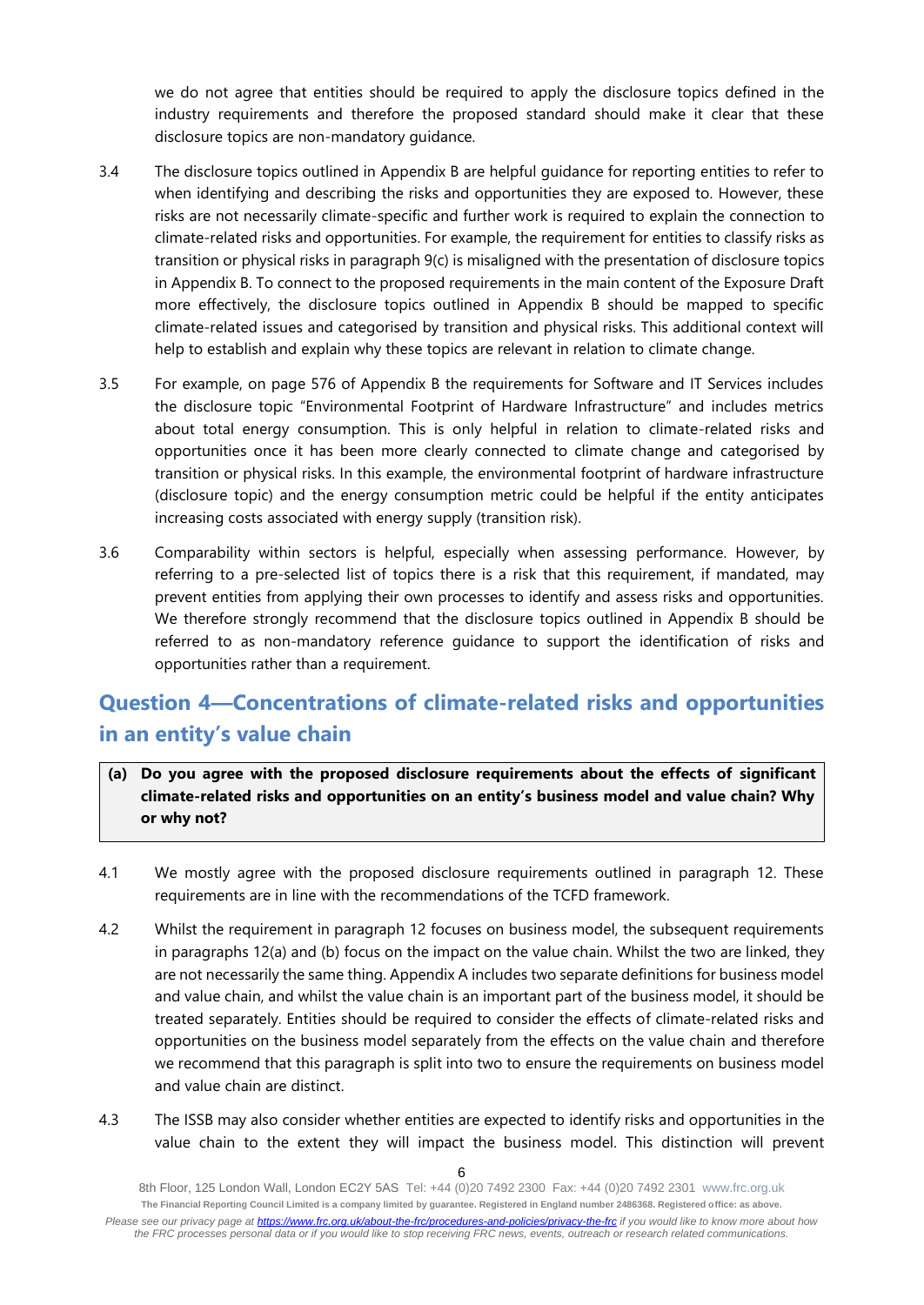immaterial information from obscuring information that will affect assessments of an entity's enterprise value.

### **(b) Do you agree that the disclosure required about an entity's concentration of climate-related risks and opportunities should be qualitative rather than quantitative? Why or why not? If not, what do you recommend and why?**

4.4 We agree that the concentration of climate-related risks and opportunities should be disclosed as qualitative information. This information should provide context for the quantitative information required in paragraph 14.

# **Question 5—Transition plans and carbon offsets**

- **(a) Do you agree with the proposed disclosure requirements for transition plans? Why or why not?**
- 5.1 Transition plans are an important element of the Exposure Draft, however, we do not fully agree with the proposed disclosure requirements for transition plans.

### Meeting the needs of investors

5.2 The FRC has worked with other regulators in the UK on a number of net zero and transition plan projects. In March and April 2022, and in collaboration with the Financial Conduct Authority, we conducted a number of workshops with issuers, investors and wider stakeholders to understand how to encourage purposeful engagement on climate-related issues between investors and issuers. In particular, we considered what information on net zero transition plans would best support investor engagement. These workshops were incredibly insightful and highlighted a number of areas where disclosure could be improved. For example, there was a consensus that standardisation by sector would be useful, whilst acknowledging that transition plans are likely to be unique to the context of the entity. We would welcome the opportunity to discuss our findings with the ISSB and believe this would be helpful in supporting the ISSB to develop further industry-based guidance on preparing and disclosing transition plans.

#### Beyond transition plans

- 5.3 It was not immediately clear that paragraph 13 related specifically to transition plans. Instead, the first paragraph suggests that transition plans are just one element of the disclosure requirement, with further information being required on the broader effects on strategy and decision-making. Entities may decide to respond to climate-related risks and opportunities using different approaches. By limiting this requirement to only focus on transition plans, this Exposure Draft risks excluding other appropriate and innovative approaches adopted by entities.
- 5.4 Transition plans focus on transition risks and do not adequately respond to physical climate-related risks. Although there is mention of adaptation in paragraph 13(a)(i)(2), transition plans are designed to address entities' plans to transition to a low-carbon economy. In the TCFD Guidance on Metrics, Targets, and Transition Plans<sup>7</sup>, the TCFD acknowledges the difference between transition and adaptation plans. As the focus of this requirement is only on the transition plans, entities are not required to disclose information about how they are responding to physical climate-related risks.

<sup>7</sup> <sup>7</sup> [https://assets.bbhub.io/company/sites/60/2021/07/2021-Metrics\\_Targets\\_Guidance-1.pdf](https://assets.bbhub.io/company/sites/60/2021/07/2021-Metrics_Targets_Guidance-1.pdf)

<sup>8</sup>th Floor, 125 London Wall, London EC2Y 5AS Tel: +44 (0)20 7492 2300 Fax: +44 (0)20 7492 2301 [www.frc.org.uk](http://www.frc.org.uk/) **The Financial Reporting Council Limited is a company limited by guarantee. Registered in England number 2486368. Registered office: as above.** *Please see our privacy page at [https://www.frc.org.uk/about-the-frc/procedures-and-policies/privacy-the-frc](https://protect-eu.mimecast.com/s/meSwCVPQETYrOJIgd9IO) if you would like to know more about how the FRC processes personal data or if you would like to stop receiving FRC news, events, outreach or research related communications.*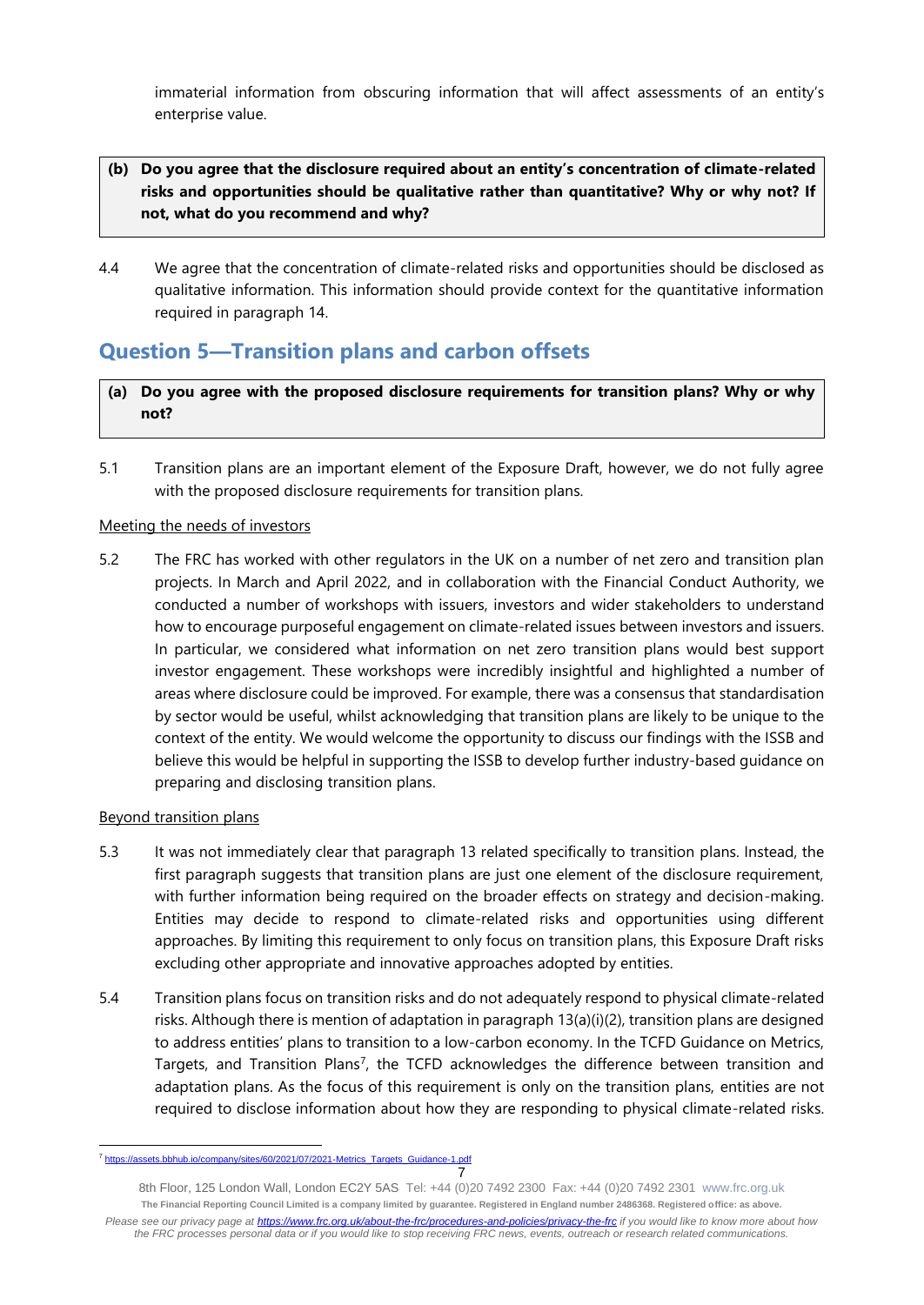We recommend, therefore, that paragraph 13 is redrafted and restructured to allow entities to disclose activities they have undertaken other than transition plans. Additionally, a requirement should be added to address physical climate-related risks and adaptation plans.

#### Inconsistent use of terminology

- 5.4 The terms "strategy" and "business model" are used interchangeably in this section. It is conceivable that an entity may be required to change its strategy in relation to climate change, but this may not necessarily impact the business model. For example, an entity may need to change its strategy in relation to sourcing raw materials for a particular product due to climate-related matters without needing to amend the business model or product offering. The proposed standard must ensure consistent use of terminology and align with *Practice Statement 1 Management Commentary* which already distinguishes between business model and strategy.
- 5.5 This section also confuses an entity's strategy for addressing climate-related risks and opportunities with the effects of these risks and opportunities on the entity's wider strategy and decision-making. On initial reading, the first paragraph asks an entity to provide information to understand the effects of significant climate-related risks and opportunities on its strategy and decision-making which is different to the entity providing information on its strategy for responding to these risks and opportunities. Whilst these overlap, it is important to distinguish and separate the requirements. For example, an entity might identify significant physical risks in a specific location, which may lead to write-offs and early retirement of existing assets due to property damage. Disclosure of such information addresses the current and anticipated exposure of the entity's business-as-usual strategy to climate-related risks. Further requirements would then address the strategy taken by the entity to mitigate or adapt to these risks.
- 5.6 In the same regard, the disclosure objective outlined in the "Strategy" section is misaligned with the proposed requirements. The objective focuses only on the entity's strategy for addressing significant climate-related risks and opportunities and does not address the disclosure requirements for the effects of these risks and opportunities on the business model, strategy and decision-making. This objective could be amended to "*enable users of general purpose financial reporting to understand the impact of significant climate-related risks and opportunities on an entity's business model, strategy and financial position, and its strategy for addressing these risks and opportunities*." Whilst there are overlaps, it is important that the proposed requirements differentiate between implications of climate change on the entity's overall strategy, and its proposed strategy for addressing these risks and opportunities.
- 5.7 We therefore recommend that the object of this section is amended, and paragraph 13 is split to distinguish and address the two elements described above.

#### Overlap with target section

5.8 The proposed requirements in paragraph 13(b) overlaps with the proposed requirements in paragraph 23. Duplication should be removed and clear reference should be provided on the connection between the requirements on transition plans and relevant climate-related targets. We provide further details about this overlap and our recommendations in response to Question 10.

### **(b) Are there any additional disclosures related to transition plans that are necessary (or some proposed that are not)? If so, please describe those disclosures and explain why they would (or would not) be necessary.**

8th Floor, 125 London Wall, London EC2Y 5AS Tel: +44 (0)20 7492 2300 Fax: +44 (0)20 7492 2301 [www.frc.org.uk](http://www.frc.org.uk/) **The Financial Reporting Council Limited is a company limited by guarantee. Registered in England number 2486368. Registered office: as above.** *Please see our privacy page at [https://www.frc.org.uk/about-the-frc/procedures-and-policies/privacy-the-frc](https://protect-eu.mimecast.com/s/meSwCVPQETYrOJIgd9IO) if you would like to know more about how the FRC processes personal data or if you would like to stop receiving FRC news, events, outreach or research related communications.*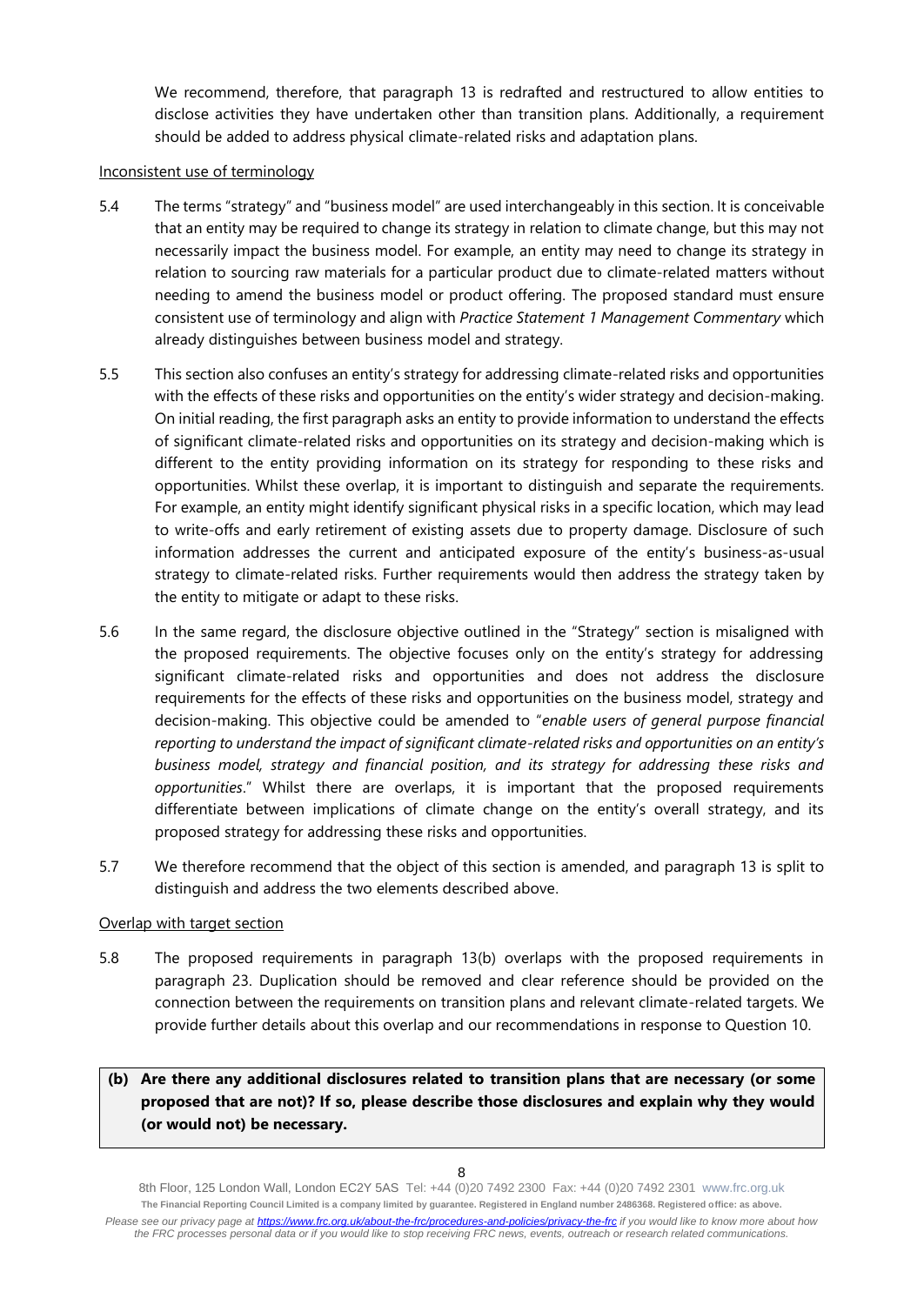5.9 As outlined in our response to Question 5(a), paragraph 13 requires redrafting and restructuring to ensure activities and plans other than transition plans can be disclosed by entities. The proposed requirements specifically on transition plans are sufficient, and we do not believe any additional disclosure requirements are needed.

### **(c) Do you think the proposed carbon offset disclosures will enable users of general purpose financial reporting to understand an entity's approach to reducing emissions, the role played by carbon offsets and the credibility of those carbon offsets? Why or why not? If not, what do you recommend and why?**

- 5.10 We agree with the proposed disclosure requirements on carbon offsetting and believe that additional transparency on this topic is helpful to primary users in understanding carbon reduction strategies and the credibility of carbon offsets. Further guidance in the Basis for Conclusions is helpful in explaining the disclosure requirements and the challenges associated with assessing the credibility and integrity of carbon offset schemes.
- 5.11 The ISSB should consider the benefit of requiring entities to describe whether carbon offsets are used for 'residual' emissions. Emissions targets should clearly indicate direct emissions reduction plans separate from offsets. This information would provide insight into whether the entity's business model will need to change to meet emissions reduction targets and the extent to which the entity is relying on offsets to meet its targets.

**(d) Do you think the proposed carbon offset requirements appropriately balance costs for preparers with disclosure of information that will enable users of general purpose financial reporting to understand an entity's approach to reducing emissions, the role played by carbon offsets and the soundness or credibility of those carbon offsets? Why or why not? If not, what do you propose instead and why?**

5.12 The proposed requirements on carbon offsetting are appropriately balanced and will support the transparency and credibility of the use of offsets within carbon reduction strategies. Whilst we recognise that the requirements for offsets is disproportional from the other requirements in paragraph 13(b), we believe that the additional detail will support users when assessing the credibility of entities plans, especially when targets are claimed to be net zero.

# **Question 6—Current and anticipated effects**

- **(a) Do you agree with the proposal that entities shall disclose quantitative information on the current and anticipated effects of climate-related risks and opportunities unless they are unable to do so, in which case qualitative information shall be provided (see paragraph 14)? Why or why not?**
- 6.1 We welcome the requirement to disclose quantitative information unless an entity is unable to do so. However, we believe this should extend to including an explanation as it why it was not able to disclose quantitative information. For example, reasons may include where there is a high level of uncertainty or where there is a lack of available information.

<sup>8</sup>th Floor, 125 London Wall, London EC2Y 5AS Tel: +44 (0)20 7492 2300 Fax: +44 (0)20 7492 2301 [www.frc.org.uk](http://www.frc.org.uk/) **The Financial Reporting Council Limited is a company limited by guarantee. Registered in England number 2486368. Registered office: as above.** *Please see our privacy page at [https://www.frc.org.uk/about-the-frc/procedures-and-policies/privacy-the-frc](https://protect-eu.mimecast.com/s/meSwCVPQETYrOJIgd9IO) if you would like to know more about how the FRC processes personal data or if you would like to stop receiving FRC news, events, outreach or research related communications.*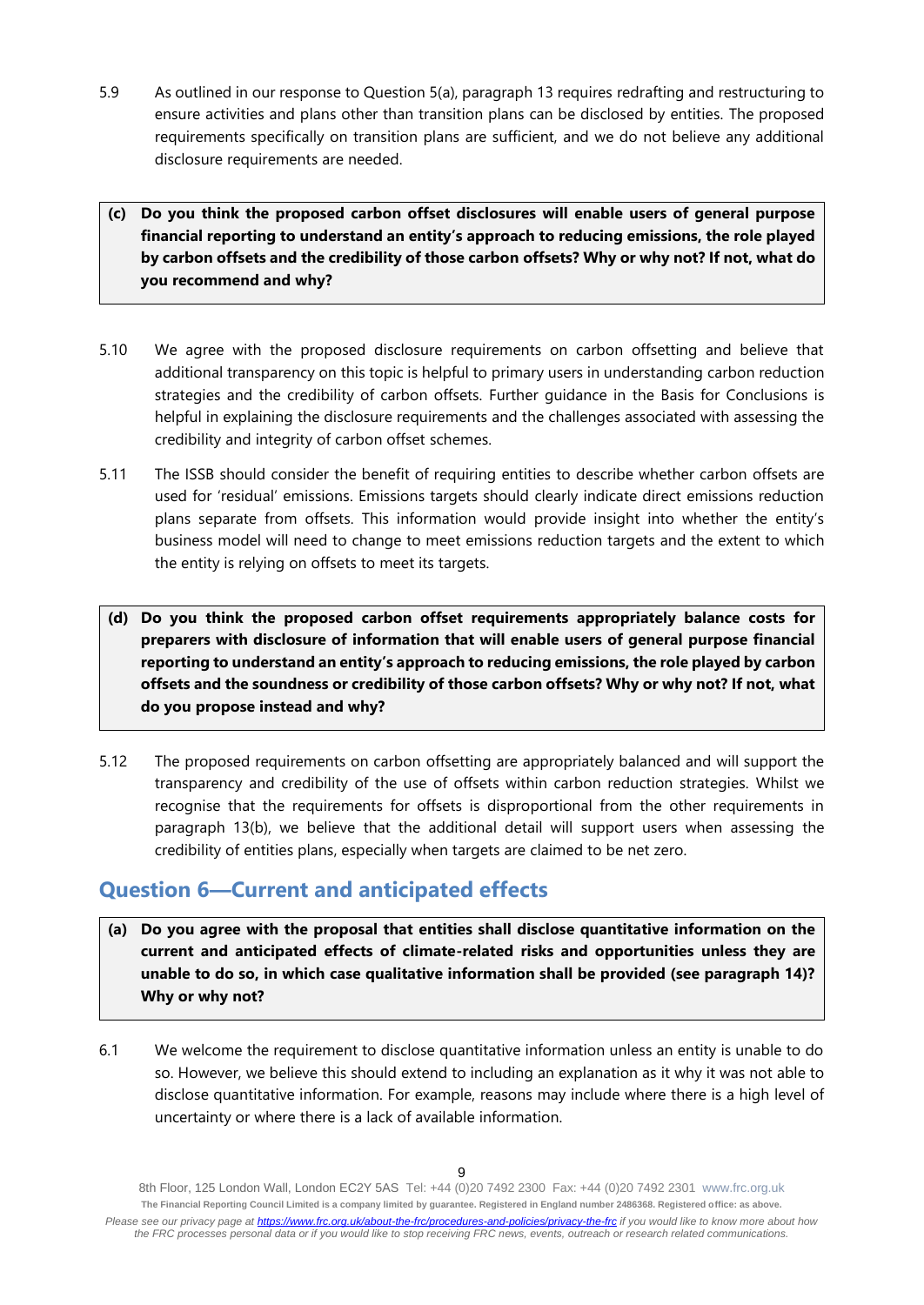- **(b) Do you agree with the proposed disclosure requirements for the financial effects of climate-related risks and opportunities on an entity's financial performance, financial position and cash flows for the reporting period? If not, what would you suggest and why?**
- 6.2 We welcome requirements for entities to disclose information about the effects of climate-related risks and opportunities on financial position, performance and cash flows. Entities should be further encouraged to cross-refer to the financial statements as much as possible to ensure the information disclosed in accordance with paragraph 14 is aligned with information in the financial statements. For example, where key assumptions for impairment calculations are disclosed in the financial statements and therefore may not need to be repeated in the narrative report.
- 6.3 Paragraph 14(b) is aligned to requirements in IAS 1 (paragraph 125) which requires similar disclosures for line items when there is a significant risk of a material adjustment to the carrying amounts of assets and liabilities in the financial statements. For example, assumptions about the expected level of carbon pricing in a particular market may already be used in the financial statements. Where there may be duplication, entities should be encouraged to provide a description of this connection or cross-refer to the financial statement.
- 6.4 However, it is also important for an entity to identify when the assumptions are not consistent or when IFRS Accounting Standards do not permit assumptions to be aligned with data used for sustainability-related disclosure. For example, IAS 36 requires the use of a base case estimate, whereas the climate standard requires disclosure of various scenarios which are likely to be different from best estimates in many cases. This may be evident in forward-looking analysis where a best case estimate may be a 2.4°C warming pathway which is used in the financial statements, which would be different to additional pathways based on 1.5°C and 3°C warming disclosed by the entity in the narrative report. Another example is when applying a 'Value in Use' impairment test, as this method restricts when benefits from restructuring or asset enhancements can be taken into account, i.e. only when an entity has committed to the restructuring, or began to incur expenditure.
- 6.5 Therefore, we suggest that this proposed standard includes a requirement for entities to clearly explain when assumptions in sustainability-related financial reporting differ from those required to be used in the financial statements, and why. This is something that investors are actively asking for, especially in the context of climate change, and would help to link the narrative reporting with the financial statements.
- 6.6 The proposed standard should explicitly acknowledge that climate-related financial reporting is based on risks and opportunities which may not qualify for recognition or require disclosure in the financial statements.
- **(c) Do you agree with the proposed disclosure requirements for the anticipated effects of climate-related risks and opportunities on an entity's financial position and financial performance over the short, medium and long term? If not, what would you suggest and why?**
- 6.7 Information regarding the anticipated effects of climate-related risks and opportunities on an entity's financial position and financial performance over the short, medium and long term is critical for investors to understand how profitability and asset valuations may change over time as physical and transition risks materialise.

<sup>8</sup>th Floor, 125 London Wall, London EC2Y 5AS Tel: +44 (0)20 7492 2300 Fax: +44 (0)20 7492 2301 [www.frc.org.uk](http://www.frc.org.uk/) **The Financial Reporting Council Limited is a company limited by guarantee. Registered in England number 2486368. Registered office: as above.** *Please see our privacy page at [https://www.frc.org.uk/about-the-frc/procedures-and-policies/privacy-the-frc](https://protect-eu.mimecast.com/s/meSwCVPQETYrOJIgd9IO) if you would like to know more about how the FRC processes personal data or if you would like to stop receiving FRC news, events, outreach or research related communications.*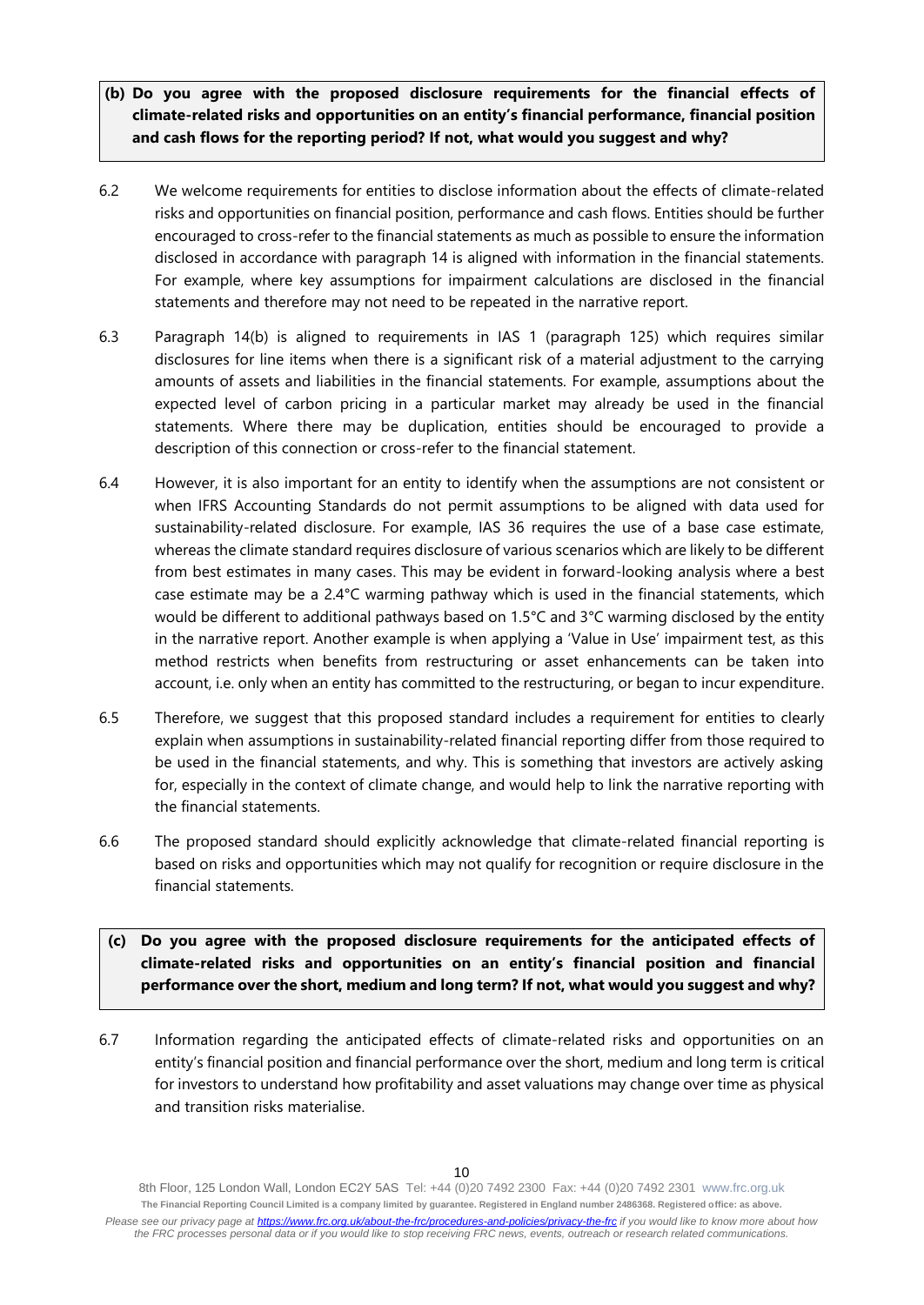- 6.8 Whilst entities which are heavily affected by climate change should be able to disclose most of the information required by paragraphs 14 (c) and (d), others may find this challenging. In particular, the proposed requirement to disclose planned sources of funding (paragraph  $14(c)(ii)$ ) is problematic as it goes beyond current expectations for financial reporting. It is not appropriate to expect entities to provide financial information about planned sources of funding to implement the strategy due to the sensitivity of this information. We recommend that this requirement is removed from the Exposure Draft.
- 6.9 The proposed requirement in paragraph 14(d) expects entities to provide information on future financial performance and how this is likely to change over time, with no supporting guidance as to what this means. Paragraph 14(b) only requires entities to provide insight into material adjustments to the carrying amounts of assets and liabilities in the financial statement for the next financial year, which is very short in relation to climate-related risks. This is where IFRS S2 should differentiate from IFRS S1 and provide climate-specific requirements which extend beyond one year. Many climate-related risks are long-term in their nature and therefore limiting disclosure to the next financial year would limit the usefulness of this disclosure.
- 6.10 This forward-looking financial information could be defined as sensitive information and may therefore be challenging to disclose. We recommend that future financial effects of climate-related risks and opportunities should be moved to the climate resilience section as it is more closely aligned to the objectives and outcomes of scenario analysis and entities will be able to provide information on the financial impact for different scenarios.

# **Question 7—Climate resilience**

**(a) Do you agree that the items listed in paragraph 15(a) reflect what users need to understand about the climate resilience of an entity's strategy? Why or why not? If not, what do you suggest instead and why?**

- 7.1 We mostly agree that the proposed items listed in paragraph 15(a) reflect information primary users need to understand the entity's climate resilience. However, we believe the proposed requirements in paragraphs 15(a)(iii)(1), (2) and (3) go beyond information that entities will be able to realistically provide. Whilst we understand the rationale for these requirements, this information could represent sensitive information. Additionally, we are concerned that the unrealistic nature of these forward-looking disclosures requirements could result in increased risk of greenwashing when entities don't have access to the relevant information.
- 7.2 Some of these requirements would only be relevant for entities that operate in high-impact sectors and may be more appropriate as part of the industry-specific requirements. Research commissioned by the FRC<sup>8</sup> found that best practice in scenario analysis disclosure is increasingly sector-specific as the modelling will depend on sector-specific inputs. Whilst it isn't the role of the ISSB to develop scenarios, they may consider sector-specific disclosure requirements.
- 7.3 The ISSB may consider asking all entities to describe how the results from the climate resilience analysis are taken into account in the strategy and financial planning processes, with further and more specific industry-specific requirements where appropriate. A qualitative description should provide users with sufficient information that would support their assessment of whether the entity has the capacity to adjust or adapt its strategy and business model.

<sup>&</sup>lt;sup>8</sup>[https://www.frc.org.uk/getattachment/0d28d5e8-ff89-4028-88a8-49e837db6022/FRC-Climate-Scenario-Analysis-in-Corporate-Reporting\\_October-2021.pdf](https://www.frc.org.uk/getattachment/0d28d5e8-ff89-4028-88a8-49e837db6022/FRC-Climate-Scenario-Analysis-in-Corporate-Reporting_October-2021.pdf)

<sup>8</sup>th Floor, 125 London Wall, London EC2Y 5AS Tel: +44 (0)20 7492 2300 Fax: +44 (0)20 7492 2301 [www.frc.org.uk](http://www.frc.org.uk/) **The Financial Reporting Council Limited is a company limited by guarantee. Registered in England number 2486368. Registered office: as above.** *Please see our privacy page at [https://www.frc.org.uk/about-the-frc/procedures-and-policies/privacy-the-frc](https://protect-eu.mimecast.com/s/meSwCVPQETYrOJIgd9IO) if you would like to know more about how the FRC processes personal data or if you would like to stop receiving FRC news, events, outreach or research related communications.*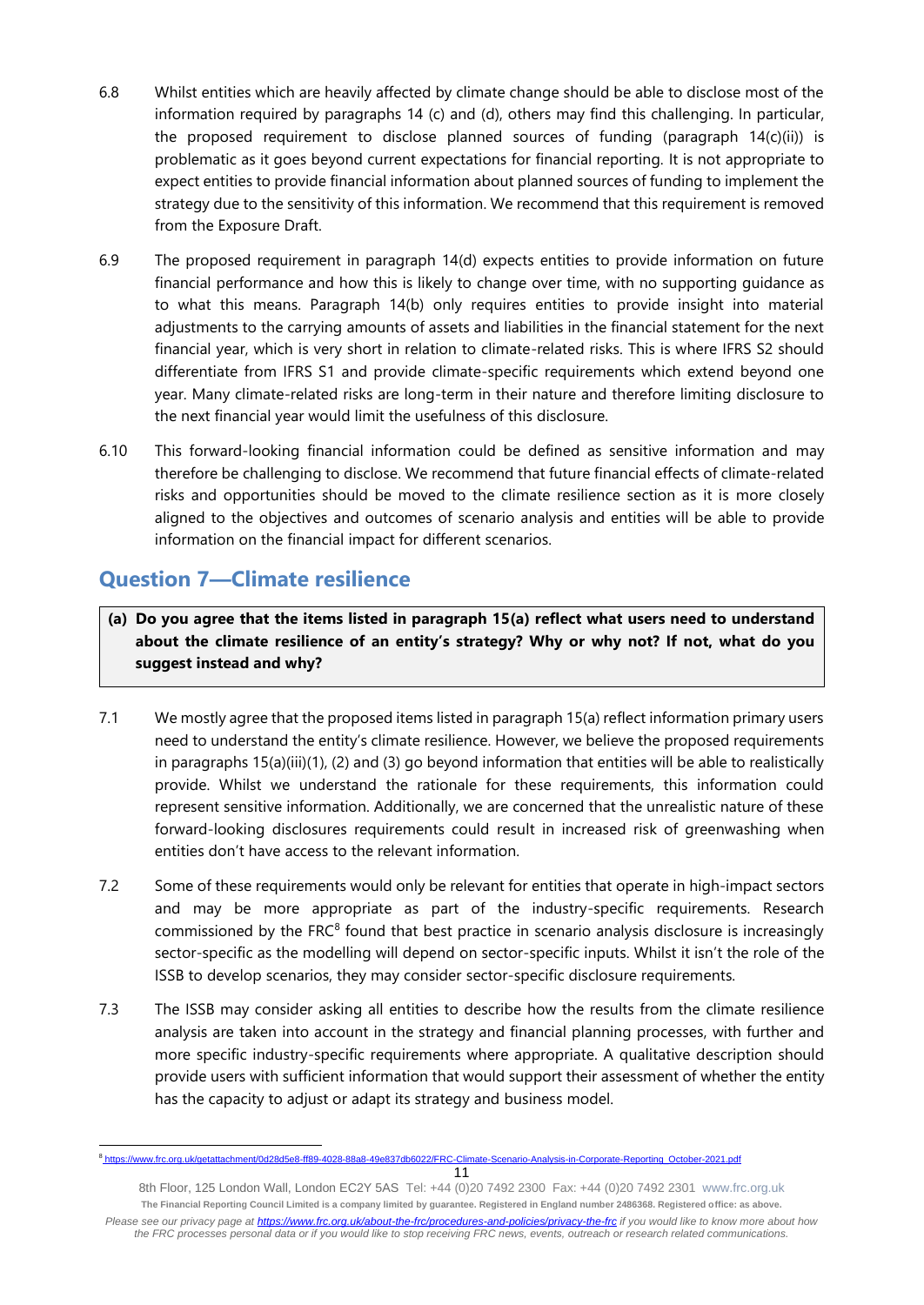- **(b) The Exposure Draft proposes that if an entity is unable to perform climate-related scenario analysis, that it can use alternative methods or techniques (for example, qualitative analysis, single-point forecasts, sensitivity analysis and stress tests) instead of scenario analysis to assess the climate resilience of its strategy.**
	- **(i) Do you agree with this proposal? Why or why not?**
	- **(ii) Do you agree with the proposal that an entity that is unable to use climate-related scenario analysis to assess the climate resilience of its strategy be required to disclose the reason why? Why or why not?**
	- **(iii) Alternatively, should all entities be required to undertake climate-related scenario analysis to assess climate resilience? If mandatory application were required, would this affect your response to Question 14(c) and if so, why?**
- 7.4 We agree that if an entity is unable to perform scenario analysis it should use an alternative method and explain why. For consistency, it would be helpful for all entities to be required to undertake scenario analysis to assess resilience. However, it is not within the scope of the ISSB to determine the approach taken by entities and therefore we agree with the proposals in the Exposure Draft.

### **(c) Do you agree with the proposed disclosures about an entity's climate-related scenario analysis? Why or why not?**

- 7.5 We agree with the proposed requirements about the process for how scenario analysis is conducted. This information should provide sufficient insight into the methodological approach and the assumptions used in the assessment. This additional transparency will support primary users, assurance providers and regulators when reviewing conclusions made by the reporting entity.
- **(d) Do you agree with the proposed disclosure about alternative techniques (for example, qualitative analysis, single-point forecasts, sensitivity analysis and stress tests) used for the assessment of the climate resilience of an entity's strategy? Why or why not?**
- 7.6 We agree with the proposed requirements about how alternative methods are used for the assessment of resilience. In particular, we welcome the alignment between the requirements in paragraphs 15(b)(i) and 15(b)(ii) which will enable comparable disclosure regardless of the method used by the entity to assess resilience.
- **(e) Do the proposed disclosure requirements appropriately balance the costs of applying the requirements with the benefits of information on an entity's strategic resilience to climate change? Why or why not? If not, what do you recommend and why?**
- 7.7 In the FRC's 2020 Climate Thematic Review<sup>9</sup>, our research found that reporting on scenario analysis is a key area of interest for investors. Whilst the assessment of climate resilience is regarded as one of the more challenging aspects of the TCFD recommendations, we believe that the proposed

<sup>&</sup>lt;sup>9</sup> <https://www.frc.org.uk/getattachment/6d8c6574-e07f-41a9-b5bb-d3fea57a3ab9/Reporting-FINAL.pdf>

<sup>8</sup>th Floor, 125 London Wall, London EC2Y 5AS Tel: +44 (0)20 7492 2300 Fax: +44 (0)20 7492 2301 [www.frc.org.uk](http://www.frc.org.uk/) **The Financial Reporting Council Limited is a company limited by guarantee. Registered in England number 2486368. Registered office: as above.** *Please see our privacy page at [https://www.frc.org.uk/about-the-frc/procedures-and-policies/privacy-the-frc](https://protect-eu.mimecast.com/s/meSwCVPQETYrOJIgd9IO) if you would like to know more about how the FRC processes personal data or if you would like to stop receiving FRC news, events, outreach or research related communications.*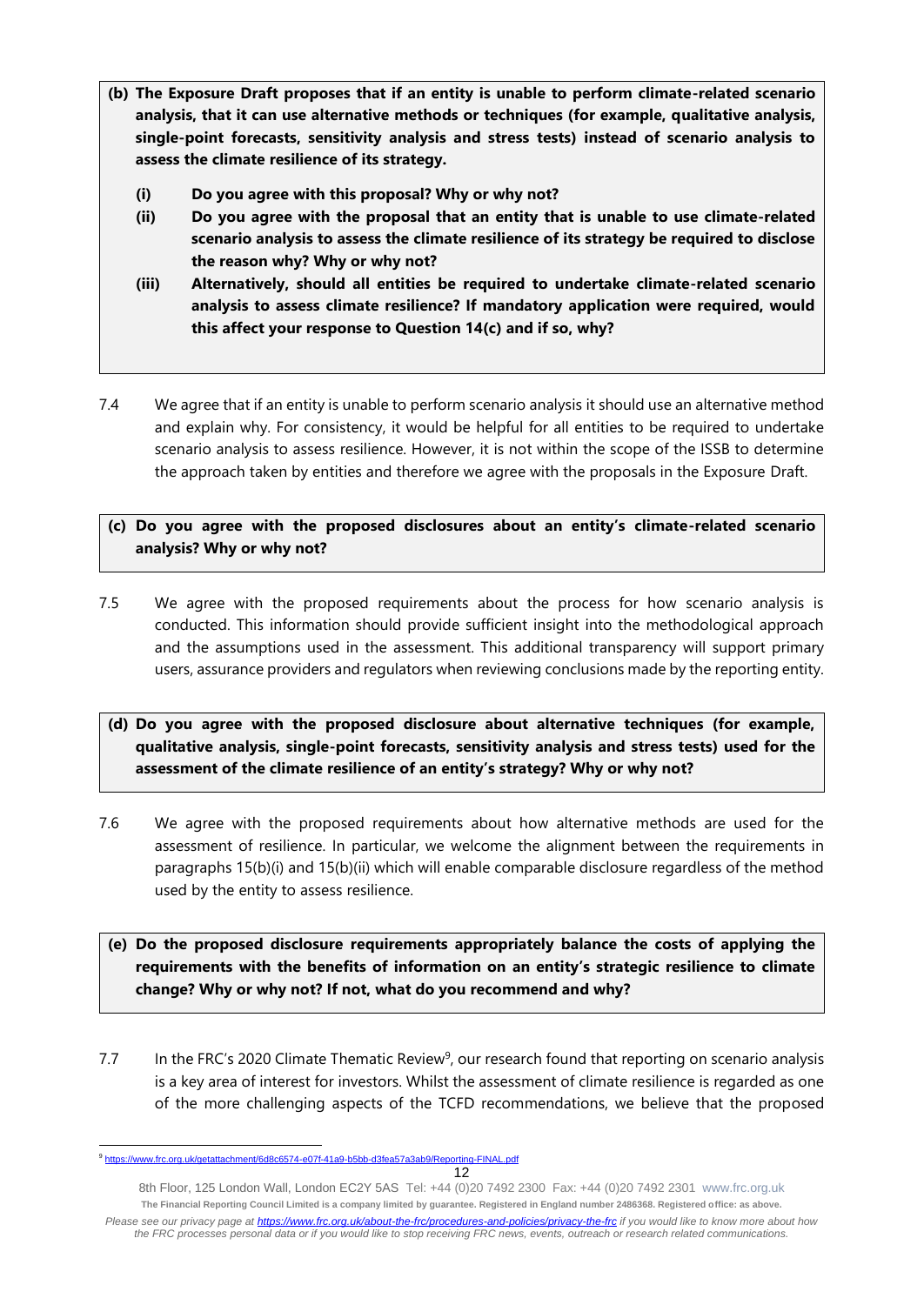requirements in the Exposure Draft appropriately balance the cost of applying the requirement with the benefits of providing the information.

# **Question 8—Risk management**

**Do you agree with the proposed disclosure requirements for the risk management processes that an entity uses to identify, assess and manage climate-related risks and opportunities? Why or why not? If not, what changes do you recommend and why?**

- 8.1 Our response to this question mirrors our comments for IFRS S1. Whilst we agree that the disclosure of climate-related opportunities is as important as climate-related risks, we do not agree that entities should be required to provide information about the processes used to identify, assess and manage climate-related opportunities. The inclusion of opportunities in the governance, strategy and metrics and targets section is clear and appropriate, but we recommend that it is removed from the risk management section.
- 8.2 There is no existing regime that would require companies to disclose detailed information about how opportunities are identified for broader financial issues, and therefore it is not appropriate to include it in relation to climate-related opportunities. For example, entities would not be required to disclose information about how they have assessed opportunities associated with new product lines, and therefore it would be unreasonable to expect this information for sustainability-related information. We recommend that opportunities are removed from the risk management section. This would include the removal of paragraphs 26(a)(ii), 26(c), 26(d)(ii) and 26(f).
- 8.3 However, we recognise that investors value information about opportunities. To encourage entities to provide insight into how opportunities are considered by management, further requirements could be added to the governance and strategy section that explicitly requires entities to provide information on how they have assessed opportunities and how this is connected to the strategy, which should be supported with additional guidance.

# **Question 9—Cross-industry metric categories and greenhouse gas emissions**

- **(a) The cross-industry requirements are intended to provide a common set of core, climate-related disclosures applicable across sectors and industries. Do you agree with the seven proposed cross-industry metric categories including their applicability across industries and business models and their usefulness in the assessment of enterprise value? Why or why not? If not, what do you suggest and why?**
- 9.1 We broadly agree with the seven proposed cross-industry metrics that have been adopted from the 2021 updated TCFD Implementation Guidance.
- 9.2 Further clarification could be provided where entities are asked to disclose the amount and percentage of assets or business activities vulnerable to transition or physical risks. We recommend the ISSB explores additional industry-specific financial metrics connected to this requirement that provide further detail about which assets entities should disclose. For example, it could be helpful for entities in the real estate industry to disclose the percentage of buildings within the portfolio located in areas exposed to physical risks, whereas banks could disclose the percentage of their loan portfolio related to green products.

<sup>8</sup>th Floor, 125 London Wall, London EC2Y 5AS Tel: +44 (0)20 7492 2300 Fax: +44 (0)20 7492 2301 [www.frc.org.uk](http://www.frc.org.uk/) **The Financial Reporting Council Limited is a company limited by guarantee. Registered in England number 2486368. Registered office: as above.** *Please see our privacy page at [https://www.frc.org.uk/about-the-frc/procedures-and-policies/privacy-the-frc](https://protect-eu.mimecast.com/s/meSwCVPQETYrOJIgd9IO) if you would like to know more about how the FRC processes personal data or if you would like to stop receiving FRC news, events, outreach or research related communications.*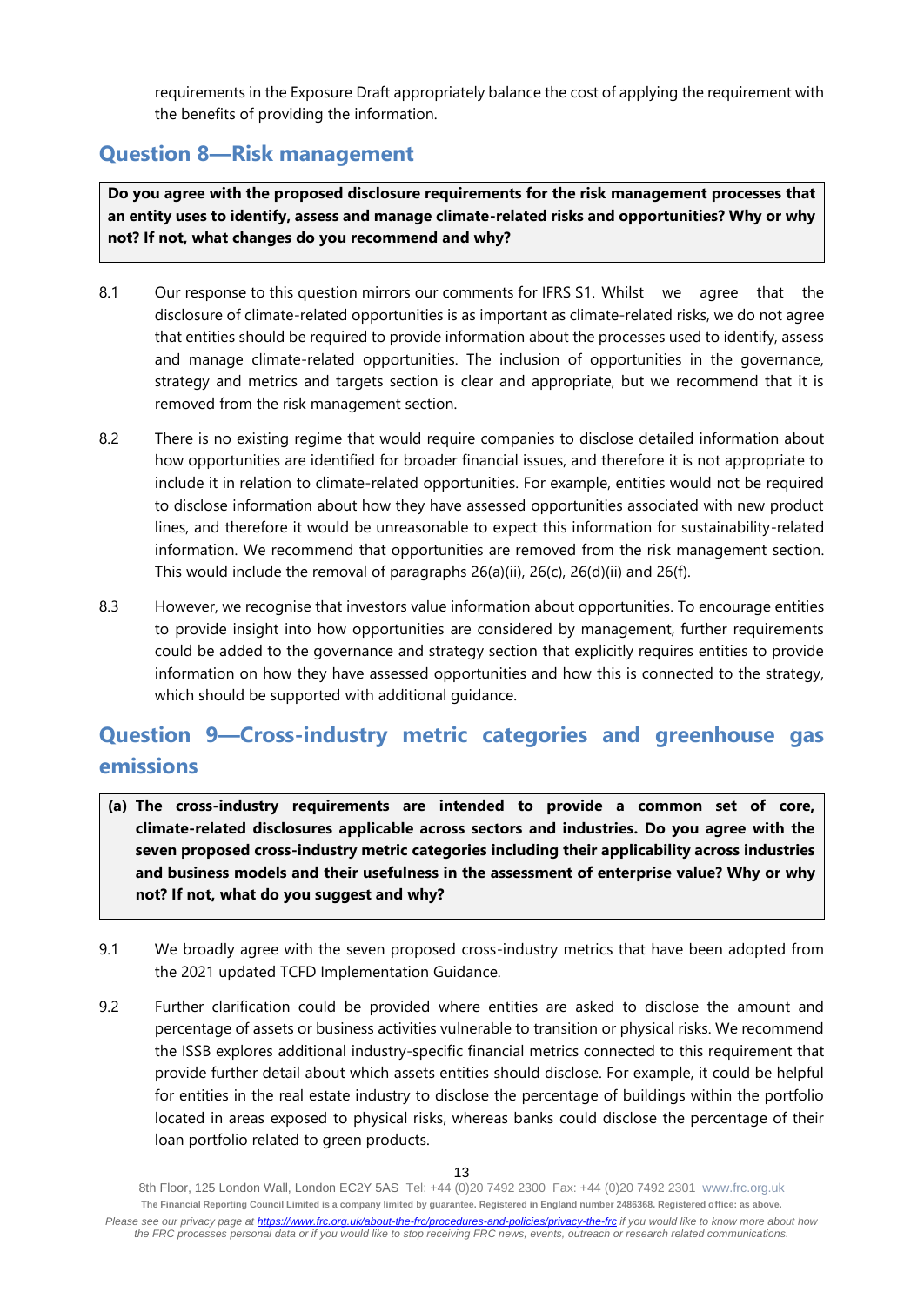- **(b) Are there any additional cross-industry metric categories related to climate-related risks and opportunities that would be useful to facilitate cross-industry comparisons and assessments of enterprise value (or some proposed that are not)? If so, please describe those disclosures and explain why they would or would not be useful to users of general purpose financial reporting.**
- 9.3 The ISSB could consider energy use as a cross-industry metric. In the UK, the *Companies (Directors' Report) and Limited Liability Partnerships (Energy and Carbon Report) Regulations 2018* (SI 2018/1155) implement the government's policy on Streamlined Energy and Carbon Reporting (SECR). This places requirements on large companies to disclose energy use data alongside GHG emission data. Energy use and GHG emissions are inextricably linked, and data on energy usage would inform the adoption of energy efficiency measures, lower energy costs and help mitigate GHG emissions.

### **(c) Do you agree that entities should be required to use the GHG Protocol to define and measure Scope 1, Scope 2 and Scope 3 emissions? Why or why not? Should other methodologies be allowed? Why or why not?**

- 9.4 We agree that entities should be encouraged to use the GHG Protocol to calculate GHG emissions as it is generally accepted and globally recognised, and in some cases required by national regulation. However, it should not be a prescribed requirement of this proposed standard especially as it is not maintained by the ISSB and has not been through the same due process.
- 9.5 Entities should be encouraged to describe the methodologies used to prepare data, regardless of whether they choose to use the GHG Protocol or not. However, we recommend an additional requirement for entities to describe the methodology they have chosen to use, and to justify their decision if they choose an approach other than the GHG Protocol. For example, there may be national and regional legislation requiring the disclosure of climate-related data which specifies metrics or methodologies. In the UK, the SECR requires reporting entities to use the Government's published conversion factors for company reporting of greenhouse gas emissions. Entities should be required to provide insight into, and to justify, the approach taken.
- **(d) Do you agree with the proposals that an entity be required to provide an aggregation of all seven greenhouse gases for Scope 1, Scope 2, and Scope 3— expressed in CO<sup>2</sup> equivalent; or should the disclosures on Scope 1, Scope 2 and Scope 3 emissions be disaggregated by constituent greenhouse gas (for example, disclosing methane (CH4) separately from nitrous oxide (NO2))?**
- 9.6 Although it is not clear within the Exposure Draft that entities are required to provide an aggregation of all seven GHG emissions gases, we agree that entities should provide aggregated data expressed in CO<sub>2</sub> equivalent. As part of SECR in the UK, entities are not required to give individual figures for each GHG gas, although it is an option that some may wish to take in addition to aggregated data if they so choose.

<sup>8</sup>th Floor, 125 London Wall, London EC2Y 5AS Tel: +44 (0)20 7492 2300 Fax: +44 (0)20 7492 2301 [www.frc.org.uk](http://www.frc.org.uk/) **The Financial Reporting Council Limited is a company limited by guarantee. Registered in England number 2486368. Registered office: as above.** *Please see our privacy page at [https://www.frc.org.uk/about-the-frc/procedures-and-policies/privacy-the-frc](https://protect-eu.mimecast.com/s/meSwCVPQETYrOJIgd9IO) if you would like to know more about how the FRC processes personal data or if you would like to stop receiving FRC news, events, outreach or research related communications.*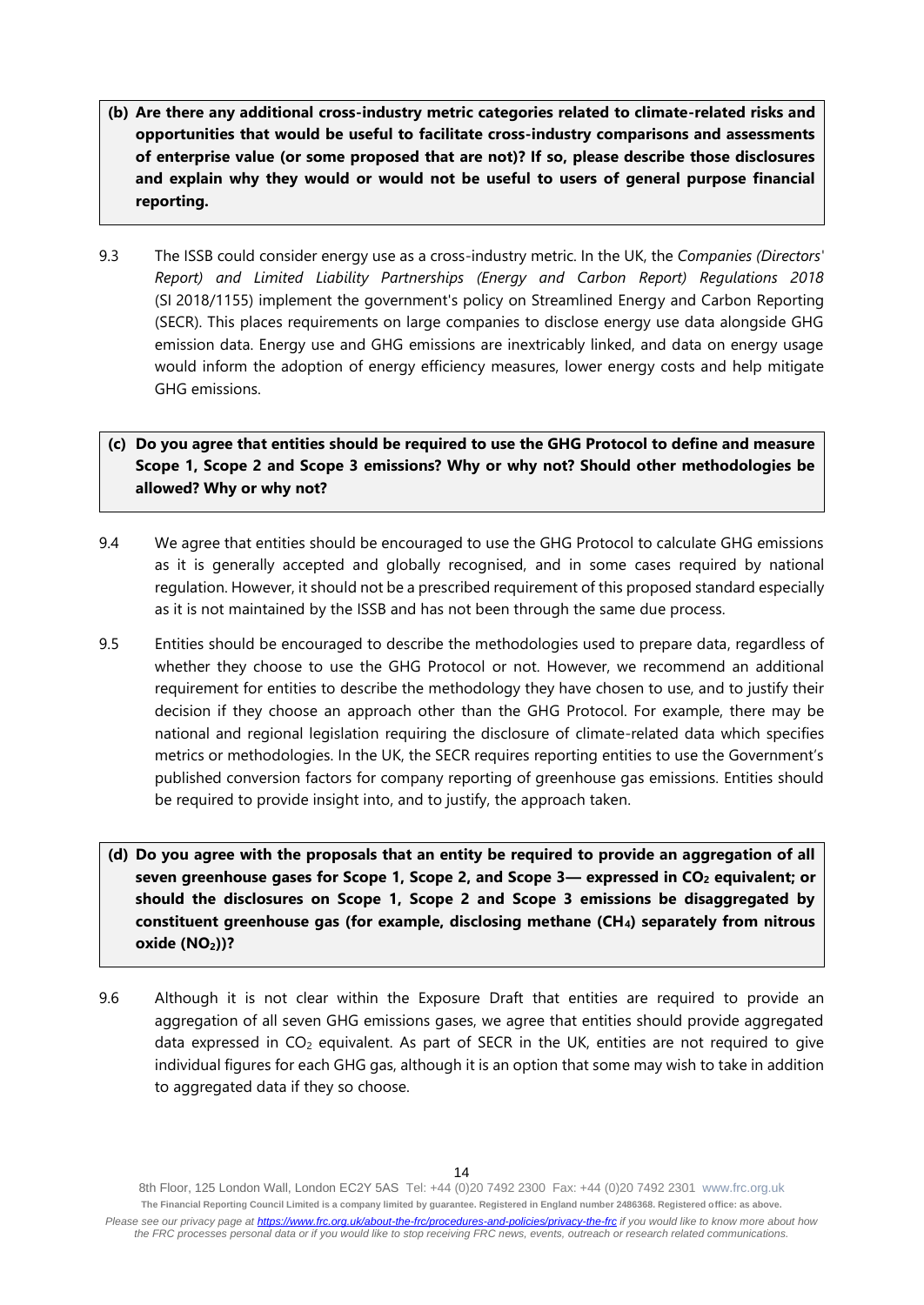### **(e) Do you agree that entities should be required to separately disclose Scope 1 and Scope 2 emissions for:**

- **(i) the consolidated entity; and**
- **(ii) for any associates, joint ventures, unconsolidated subsidiaries and affiliates? Why or why not?**
- 9.7 We mostly agree that entities should be required to separately disclose Scope 1 and 2 emissions for the consolidated entity and other reporting boundaries. However, further consideration should be given to whether this requirement aligns with the reporting entity requirement in IFRS S1, particularly in relation to the treatment of equity accounted entities. The ISSB should also consider whether the boundaries (operational control, financial control and equity share) and the requirements for consolidation prescribed by the GHG Protocol are aligned with the requirements of IFRS S2.

### **(f) Do you agree with the proposed inclusion of absolute gross Scope 3 emissions as a cross-industry metric category for disclosure by all entities, subject to materiality? If not, what would you suggest and why?**

- 9.8 We agree that absolute gross Scope 3 emissions should be included as a cross-industry metric category. However, entities are already required to apply materiality to the application of the standard as a whole, as outlined in IFRS S1, which would include Scope 3 emissions. Therefore, we do not see the benefit of emphasising "subject to materiality" for this disclosure requirement.
- 9.9 Given the complexities associated with Scope 3 emissions disclosure, particularly in relation to data availability and quality, we also recommend additional requirements for entities to explain the completeness of their data and justify where there may be gaps. Entities should be encouraged to describe and justify their approach to calculating Scope 3 emissions, in addition to providing insight into the quality of the data, and where and why their data may be incomplete.

# **Question 10—Targets**

### **(a) Do you agree with the proposed disclosure about climate-related targets? Why or why not?**

- 10.1 Requirements for disclosing climate-related targets are included in both paragraph 23 as well as paragraph 13(b) under the "Strategy and decision-making" section which is confusing. It is assumed that paragraph 13(b) specifically relates to the targets associated with the entity's transition plans and GHG emissions, whereas paragraph 23 is more broadly in relation to the targets associated with the cross-sector metrics (not just GHG emissions data). However, the requirements included in both paragraphs are highly interrelated and, in some cases, overlap. The Basis for Conclusion (paragraph BC74) acknowledges the overlap between the transition plan requirements and the requirements in the metrics and targets section and expects entities to make these connections. However, the two sections have slightly different sets of requirements which would be better explained together. For example, it is unclear why entities would be expected to address the processes in place for review of the targets for transition plans (paragraph 13(b)(i)), but not for overall climate-related targets. Additionally, some of the requirements in paragraph 23 only relate to emissions reduction targets (paragraph 23 (e) and (f)).
- 10.2 To reduce confusion, we recommend three possible approaches that the ISSB could take: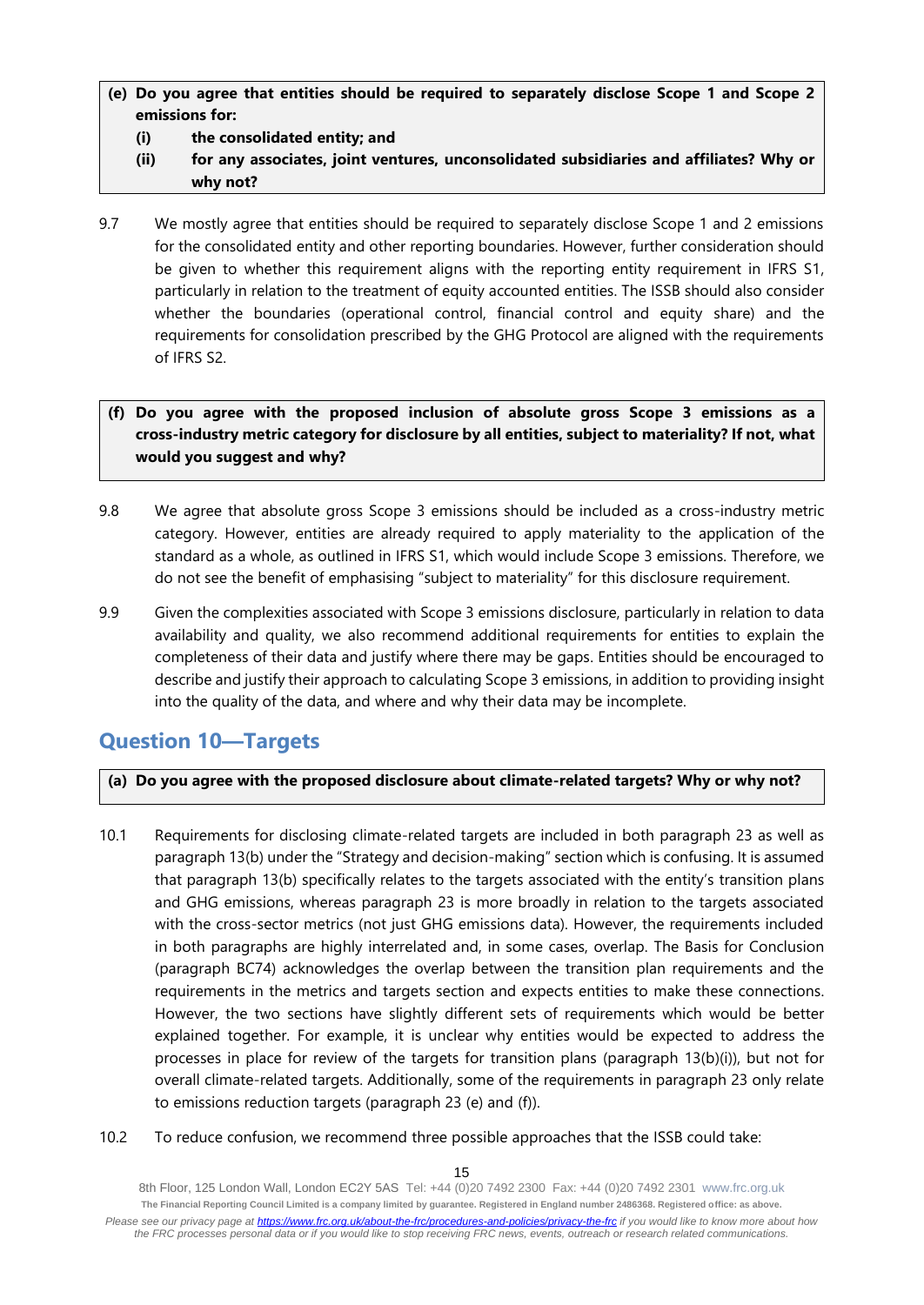- **Option 1**: Separating GHG emissions reduction targets from broader climate-related targets which would require moving paragraphs 23(e) and (f) to paragraph 13(b). Paragraph 13(b)(i) relating to the process for reviewing the targets should also be moved to paragraph 23. The requirement for broader climate-related targets would only include overarching requirements on the quality of the targets, the period over which the target applies, the base period, interim targets and the process for reviewing targets.
- **Option 2**: Move the requirements for targets in paragraph 13(b) to paragraph 23 to keep all requirements about targets together. This could include a requirement to require entities to demonstrate the connection between strategy and targets, similar to the requirement in paragraph 13(c).
- **Option 3**: Retain all specific climate-related requirements only in paragraph 23 and remove the overarching requirements which are mostly duplicative of the requirements in IFRS S1. Requirements relating to the quality of targets should cross-refer to IFRS S1.
- 10.3 For clarity, we recommend an additional requirement for entities to provide details of whether the target applies to the consolidated group, a single entity, its upstream or downstream value chain, or specific geographic regions. The entity to which the target applies should align with the entity boundary used to calculate the metrics.
- 10.4 In the FRC's 2020 Climate Thematic Review<sup>10</sup>, we found "*…significant variation in the way in which emissions are reflected in targets. The most significant difference is whether they include scope 3 emissions, or only a minor category of scope 3 emissions, such as business travel*." Therefore, there may also be benefit in requiring entities to explain whether their emissions reduction targets relate to Scope 1, 2 or 3 emissions. Not only will this provide more granular detail for users to be able to access the quality of the targets, but it will also help connect the targets to the metrics in paragraph 21.

### **(b) Do you think the proposed definition of 'latest international agreement on climate change' is sufficiently clear? If not, what would you suggest and why?**

10.5 As international agreements on climate change will evolve over time, this wording within the proposed standard is appropriate and clear, and helps the standard be future-proof.

# **Question 11—Industry-based requirements**

- **(a) Do you agree with the approach taken to revising the SASB Standards to improve the international applicability, including that it will enable entities to apply the requirements regardless of jurisdiction without reducing the clarity of the guidance or substantively altering its meaning? If not, what alternative approach would you suggest and why?**
- 11.1 By removing references to U.S. specific regulations, programs and initiatives, the requirements are more applicable regardless of jurisdiction. However, the research conducted by SASB to determine the disclosure topics and metrics relevant for each industry was focused on the U.S. market and therefore did not take into consideration jurisdictional context. We note the ongoing research by SASB is designed to understand the scope of changes needed to better reflect jurisdictional context. As noted on the SASB project website, an initial review of the standards suggests that approximately one-quarter of the existing industry-based requirements may be challenging to implement

<sup>10</sup> <https://www.frc.org.uk/getattachment/6d8c6574-e07f-41a9-b5bb-d3fea57a3ab9/Reporting-FINAL.pdf>

<sup>16</sup>

<sup>8</sup>th Floor, 125 London Wall, London EC2Y 5AS Tel: +44 (0)20 7492 2300 Fax: +44 (0)20 7492 2301 [www.frc.org.uk](http://www.frc.org.uk/) **The Financial Reporting Council Limited is a company limited by guarantee. Registered in England number 2486368. Registered office: as above.** *Please see our privacy page at [https://www.frc.org.uk/about-the-frc/procedures-and-policies/privacy-the-frc](https://protect-eu.mimecast.com/s/meSwCVPQETYrOJIgd9IO) if you would like to know more about how the FRC processes personal data or if you would like to stop receiving FRC news, events, outreach or research related communications.*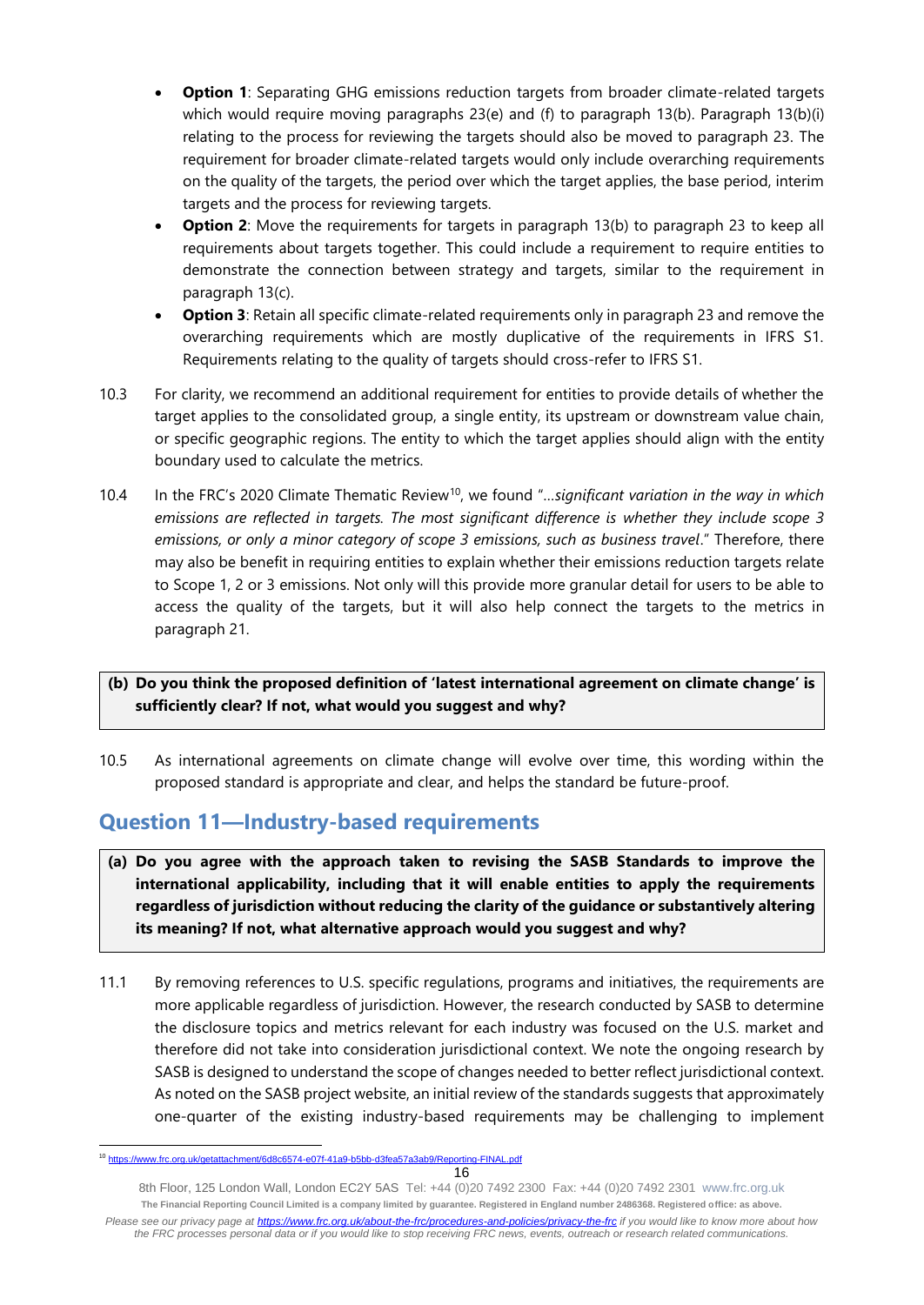globally<sup>11</sup>. Whilst this project is in progress, we recommend the SASB standards are removed as a required component of the IFRS S2 Standard and referred to as guidance only.

### **(b) Do you agree with the proposed amendments that are intended to improve the international applicability of a subset of industry disclosure requirements? If not, why not?**

- 11.2 As noted in our response to Question 11(a), we agree with the proposed amendments, but recommend further research into the global applicability of the standards, including suitability of disclosure topics and metrics taking into account jurisdictional context.
- **(c) Do you agree that the proposed amendments will enable an entity that has used the relevant SASB Standards in prior periods to continue to provide information consistent with the equivalent disclosures in prior periods? If not, why not?**
- 11.3 We agree that the current proposed amendments will enable entities that have previously used the SASB Standards to continue to provide information consistent and comparable to disclosures in previous reporting periods. However, we do not believe that existing use of the SASB Standards should affect the standard setting process.
- **(d) Do you agree with the proposed industry-based disclosure requirements for financed and facilitated emissions, or would the cross-industry requirement to disclose Scope 3 emissions (which includes Category 15: Investments) facilitate adequate disclosure? Why or why not?**
- 11.4 We welcome the introduction of requirements on financed and facilitated emissions for the select industry groups. These additional requirements directly link to the climate-related risks and opportunities associated with transition risks and are therefore likely to be helpful in understanding the entity's exposure and response to these risks. We strongly recommend all industry-based requirements are structured in the same way to enable connectivity with the proposed requirements in the main body of the Exposure Draft.
- **(e) Do you agree with the industries classified as 'carbon-related' in the proposals for commercial banks and insurance entities? Why or why not? Are there other industries you would include in this classification? If so, why?**
- 11.5 We agree with the industries classified as 'carbon-related'.
- **(f) Do you agree with the proposed requirement to disclose both absolute- and intensity-based financed emissions? Why or why not?**
- 11.6 We agree with the proposed requirement to disclose both absolute- and intensity-based financed emissions.

**(g) Do you agree with the proposals to require disclosure of the methodology used to calculate financed emissions? If not, what would you suggest and why?**

8th Floor, 125 London Wall, London EC2Y 5AS Tel: +44 (0)20 7492 2300 Fax: +44 (0)20 7492 2301 [www.frc.org.uk](http://www.frc.org.uk/) **The Financial Reporting Council Limited is a company limited by guarantee. Registered in England number 2486368. Registered office: as above.** *Please see our privacy page at [https://www.frc.org.uk/about-the-frc/procedures-and-policies/privacy-the-frc](https://protect-eu.mimecast.com/s/meSwCVPQETYrOJIgd9IO) if you would like to know more about how the FRC processes personal data or if you would like to stop receiving FRC news, events, outreach or research related communications.*

<sup>17</sup> <sup>11</sup> <https://www.sasb.org/standards/process/active-projects/standards-internationalization-advancement/>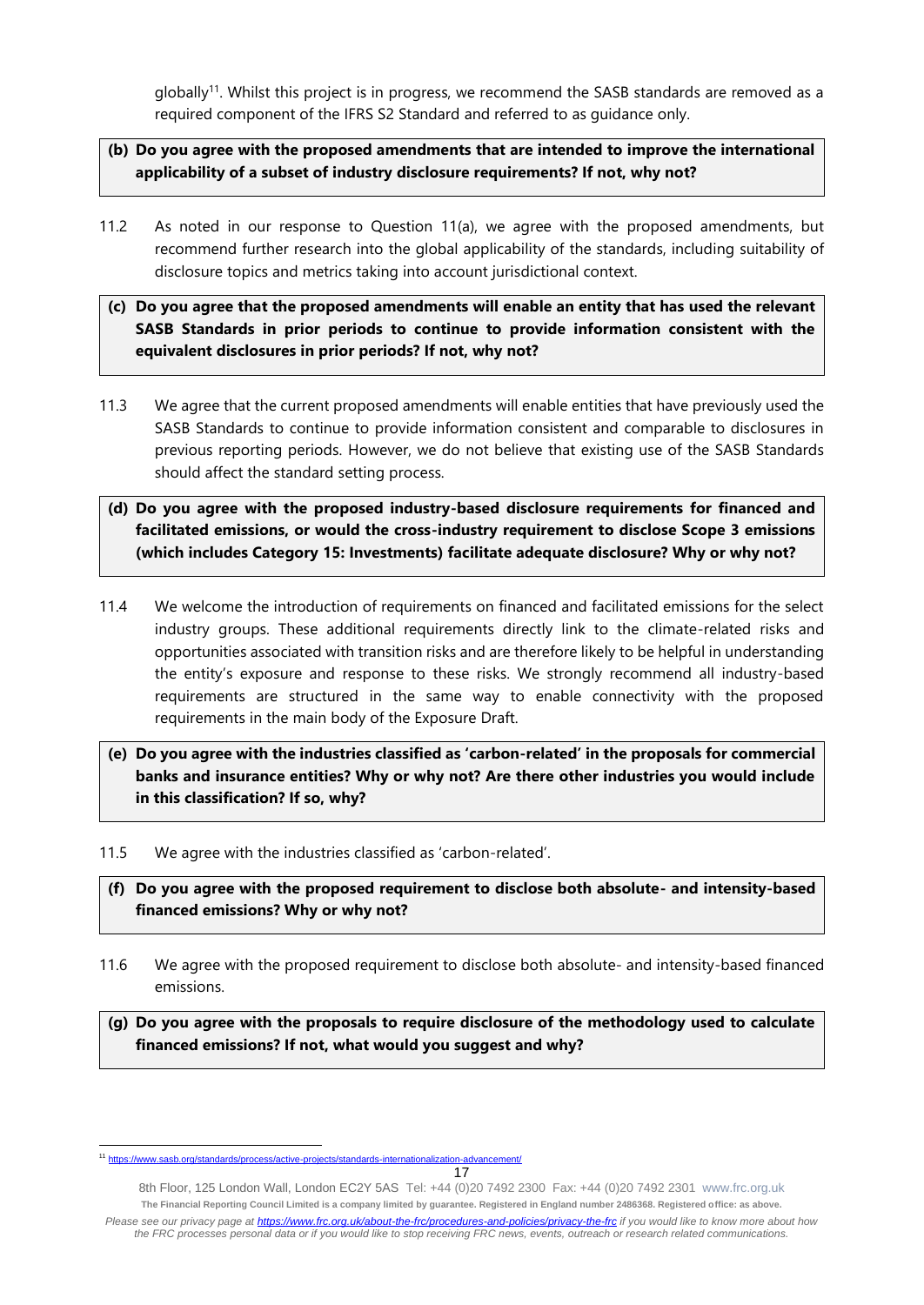- 11.7 We agree with the proposals to require disclosure of the methodology used to calculate financed emissions. This will provide further transparency and support better comparability, especially when methodological approaches differ between reporting entities.
- **(h) Do you agree that an entity be required to use the GHG Protocol Corporate Value Chain (Scope 3) Accounting and Reporting Standard to provide the proposed disclosures on financed emissions without the ISSB prescribing a more specific methodology (such as that of the Partnership for Carbon Accounting Financials (PCAF) Global GHG Accounting & Reporting Standard for the Financial Industry)? If you don't agree, what methodology would you suggest and why?**
- 11.8 Given that the GHG Protocol Corporate Value Chain (Scope 3) Standard is globally accepted, we agree that it is appropriate that the Exposure Draft refers to its use for financed emissions. However, as outlined in our response to Question 9 (paragraph 9.4 and 9.5), it should not be a prescribed requirement of this proposed standard especially as it is not maintained by the ISSB and has not been through the same due process.
- 11.9 As methodologies on Scope 3 and financed emissions are evolving, entities should be able to use a different approach if they so wish, with the expectation that they will justify their decision. Therefore, we recommend an additional requirement for entities to disclose a description of the methodology used, including an explanation for when it deviates from the GHG Protocol Standard.
- **(i) In the proposal for entities in the asset management and custody activities industry, does the disclosure of financed emissions associated with total assets under management provide useful information for the assessment of the entity's indirect transition risk exposure? Why or why not?**
- 11.10 We agree that the proposed requirements for the asset management and custody activities industry will likely provide useful information on indirect transition risk exposure.

### **(j) Do you agree with the proposed industry-based requirements? Why or why not? If not, what do you suggest and why?**

11.11 We understand the benefit of industry-specific requirements to enable primary users to understand specific industry matters and be able to compare entities with similar characteristics. However, we do not believe that the current industry-based requirements fully meet this purpose, whilst they provide helpful sector-specific application material they need to be adequately reconciled with the requirements in the main content of the Exposure Draft.

#### Connection to climate change

11.12 Some industry-based requirements in Appendix B have only a tenuous link to climate change. In some cases, whilst some disclosure topics and metrics could be helpful in identifying significant climate-related risks and opportunities, it is not always clear how they are directly or indirectly connected to climate change. For example, requirement EM-CO-140a.2. *Number of incidents of non-compliance associated with water quality permits, standards, and regulations and FB-RN-430a.2 Percentage of (1) eggs that originated from a cage-free environment and (2) pork that was produced without the use of gestation crates* do not immediately provide indicative information about the

<sup>8</sup>th Floor, 125 London Wall, London EC2Y 5AS Tel: +44 (0)20 7492 2300 Fax: +44 (0)20 7492 2301 [www.frc.org.uk](http://www.frc.org.uk/) **The Financial Reporting Council Limited is a company limited by guarantee. Registered in England number 2486368. Registered office: as above.** *Please see our privacy page at [https://www.frc.org.uk/about-the-frc/procedures-and-policies/privacy-the-frc](https://protect-eu.mimecast.com/s/meSwCVPQETYrOJIgd9IO) if you would like to know more about how the FRC processes personal data or if you would like to stop receiving FRC news, events, outreach or research related communications.*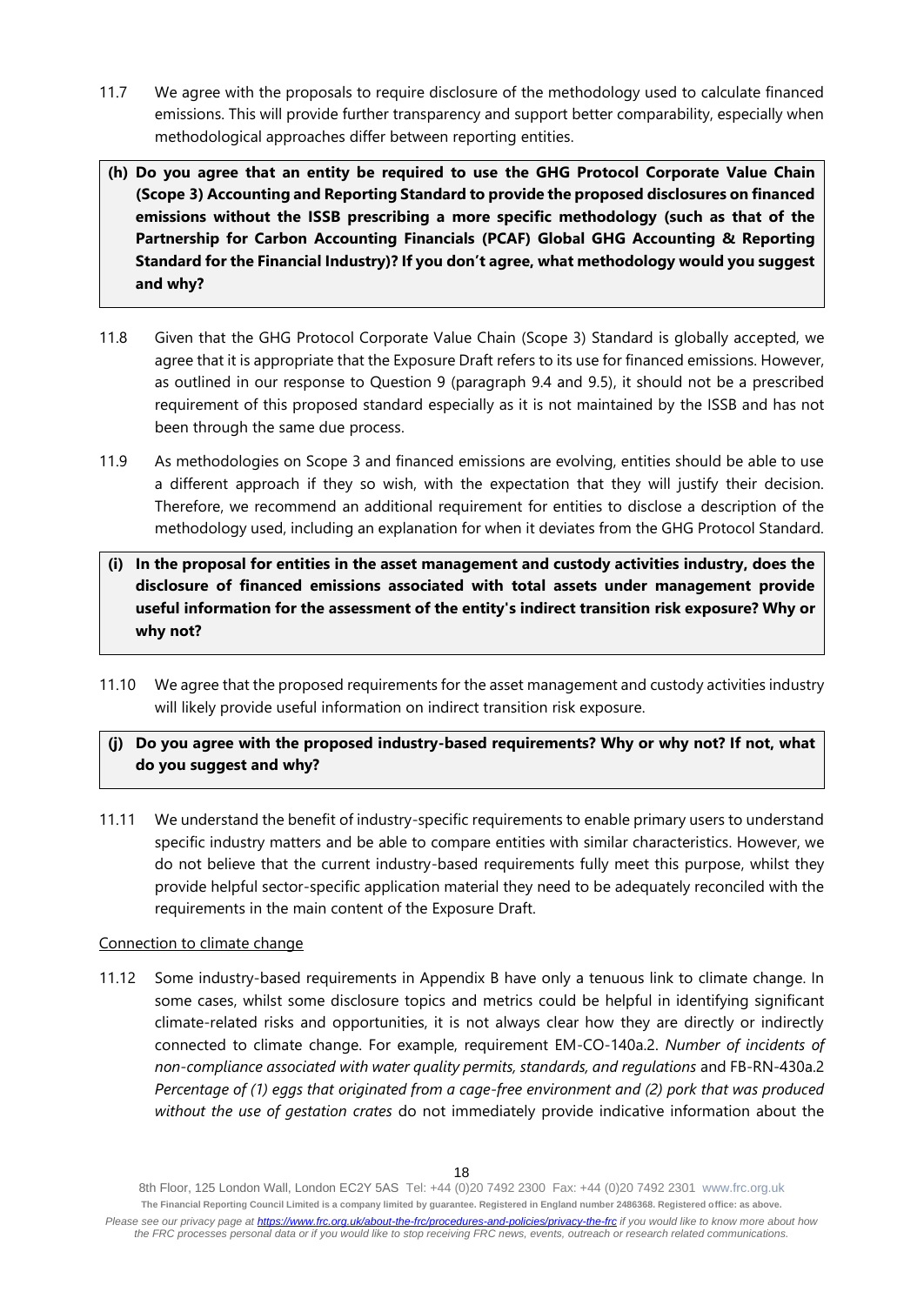entity's exposure to climate-related risks or opportunities without additional contextual information and may need to be removed.

#### Duplication of disclosure requirements

11.13 There remains duplication between the main content of the Exposure Draft and the industry-based requirements. For example, where GHG emissions data is proposed as a cross-sector metric in paragraph 21, there is no need for additional requirements on Scope 1 within the industry-based requirements. Some allowances may occur, for example financed GHG emissions data for financial industries, but these should be limited to exceptional cases where the GHG emissions requirement in paragraph 21 is not sufficient. Duplication also exists in some of the narrative requirements. For example, where entities are required to provide discussion of long-term and short-term strategy to manage Scope 1 emissions, emissions reduction targets, and an analysis of performance against those targets (i.e. FB-AG-110a.2), this is already addressed within paragraph 13 of the Exposure Draft. Whilst some of the details in Appendix B provide helpful guidance for the application of the proposed requirements in the Exposure Draft, we strongly believe these would be better suited as industry-based application guidance rather than as disclosure requirements.

#### Cross-industry requirements

11.14 Some requirements would be better placed within the cross-industry metrics. For example, we recognise the importance of energy use data, especially in connection to energy efficiency and GHG emissions. We therefore recommend that any requirement for information on energy use should be transferred to the cross-industry requirements in paragraph 21.

#### Excluded disclosure topics

11.15 Whilst SASB has undertaken extensive research to determine the material disclosure topics for each industry, there is an inconsistent approach to disclosure topics across industries, which will undermine the ability to produce comparable reporting. For example, in the Apparel, Accessories & Footwear industry requirements, entities are expected to provide a description of environmental and social risks associated with sourcing priority raw materials under the disclosure topic "Raw Materials Sourcing". This is the only industry to include raw material sourcing as a disclosure topic. This topic may be significant for other industries. Furthermore, by requiring entities to select from a pre-selected list of topics that might be material for an industry, the Exposure Draft may restrict entities from identifying and assessing their own significant climate-related matters. Therefore, we strongly believe it would be more appropriate for Appendix B to be used as reference or application guidance, rather than a core part of the Exposure Draft.

#### Mapping analysis

- 11.16 It would be helpful for the ISSB to share its analysis supporting the allocation of SASB's industry-based disclosure topics and metrics, and activity metrics based upon SASB's 26 General Issue Categories, to the ISSB's disclosure topic of climate. This would provide reporting entities and primary users a better understanding of the relationship and linkage of the proposed industry-based requirements to climate change, and any additional contextual information they may need for the disclosures to be decision-useful.
- **(k) Are there any additional industry-based requirements that address climate-related risks and opportunities that are necessary to enable users of general purpose financial reporting to assess enterprise value (or are some proposed that are not)? If so, please describe those disclosures and explain why they are or are not necessary.**

8th Floor, 125 London Wall, London EC2Y 5AS Tel: +44 (0)20 7492 2300 Fax: +44 (0)20 7492 2301 [www.frc.org.uk](http://www.frc.org.uk/) **The Financial Reporting Council Limited is a company limited by guarantee. Registered in England number 2486368. Registered office: as above.** *Please see our privacy page at [https://www.frc.org.uk/about-the-frc/procedures-and-policies/privacy-the-frc](https://protect-eu.mimecast.com/s/meSwCVPQETYrOJIgd9IO) if you would like to know more about how the FRC processes personal data or if you would like to stop receiving FRC news, events, outreach or research related communications.*

<sup>19</sup>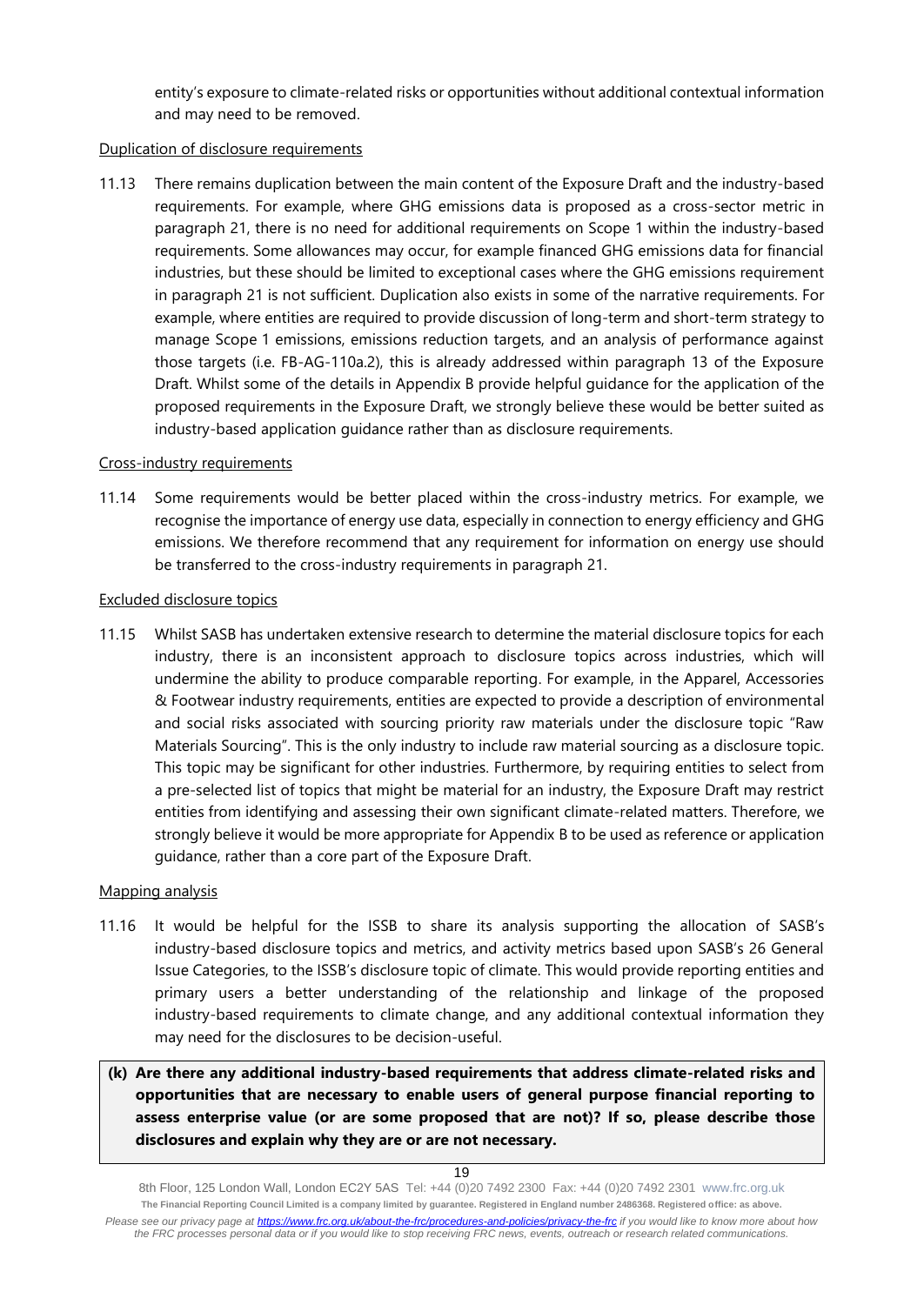- 11.17 As noted in paragraph B7, the industry-based requirements do not represent an exhaustive list of the full range of climate-related risks and opportunities an entity may be exposed to. Entities should be encouraged to conduct their own assessment to identify the significant climate-related risks and opportunities they are exposed to. Some industries have determined specific metrics based on collaboration through industry bodies and may wish to use these metrics alongside, or in place of, the metrics outlined in Appendix B. Entities should be given the flexibility to identify what is material and to use existing guidance where relevant. In these cases, entities should be required to justify the approach they have taken and the guidance they have used to determine which metrics to use.
- **(l) In noting that the industry classifications are used to establish the applicability of the industry-based disclosure requirements, do you have any comments or suggestions on the industry descriptions that define the activities to which the requirements will apply? Why or why not? If not, what do you suggest and why?**
- 11.18 The industry classifications are based on U.S. market research conducted by SASB, and therefore may not be appropriate for international application. There are already a number of industry classification systems that might be more appropriate, and we encourage the ISSB to consider how they envisage the classification system will work in practice and whether it needs to be amended to reflect international markets.
- 11.24 A snapshot assessment applying the industry classification to UK-listed entities suggests that some industry categories may only be relevant for a small number of entities, in some cases only 1 entity. Where some of the industry classifications are extremely granular and only relevant for a small number of entities, we question the benefit of defining metrics at such a level of granularity. The ISSB should consider whether to group industry-specific requirements at the sub-sector level and therefore remove the industry categories. For example, in the transportation thematic sector (as illustrated in the table below), the ISSB should consider combining the industries requirements in the automobile, auto parts and car rental industries into one overall set of relevant requirements for the car/automobile sub-sector, which would reduce unnecessary complexity and increase comparability.

| Thematic sector | <b>Sub-sectors</b>    | <b>Industries</b>            |
|-----------------|-----------------------|------------------------------|
| Transportation  | Air transportation    | Airlines                     |
|                 |                       | Air Freight                  |
|                 | Automobiles           | Automobiles                  |
|                 |                       | <b>Auto Parts</b>            |
|                 |                       | Car Rental                   |
|                 | Marine Transportation | Cruise lines                 |
|                 |                       | <b>Marine Transportation</b> |
|                 | Land Transportation   | Rail Transportation          |
|                 |                       | Road Transportation          |

<sup>8</sup>th Floor, 125 London Wall, London EC2Y 5AS Tel: +44 (0)20 7492 2300 Fax: +44 (0)20 7492 2301 [www.frc.org.uk](http://www.frc.org.uk/) **The Financial Reporting Council Limited is a company limited by guarantee. Registered in England number 2486368. Registered office: as above.** *Please see our privacy page at [https://www.frc.org.uk/about-the-frc/procedures-and-policies/privacy-the-frc](https://protect-eu.mimecast.com/s/meSwCVPQETYrOJIgd9IO) if you would like to know more about how the FRC processes personal data or if you would like to stop receiving FRC news, events, outreach or research related communications.*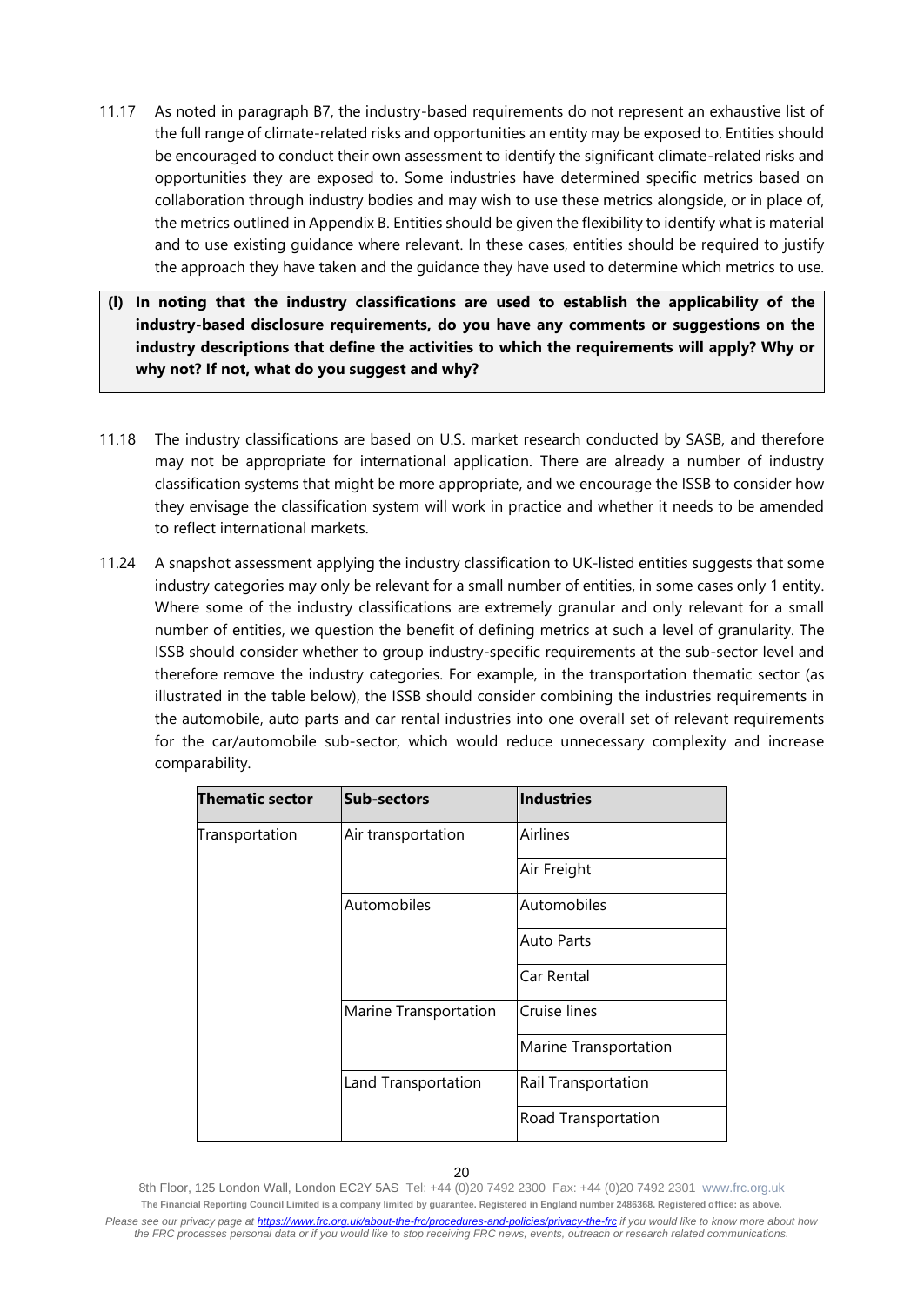### **Question 12—Costs, benefits and likely effects**

- **(a) Do you have any comments on the likely benefits of implementing the proposals and the likely costs of implementing them that the ISSB should consider in analysing the likely effects of these proposals?**
- 12.1 Our comments on the costs and benefits of IFRS S2 reflect our comments on the equivalent requirements in IFRS S1. The UK has already implemented mandatory TCFD-aligned reporting, and therefore the costs associated with applying the TCFD-aligned requirements in the proposed standard are likely to be lower than for reporters in jurisdictions that have not adopted the TCFD framework. However, the implementation of this proposed standard as a whole, including Appendix B, will likely incur very significant costs, which would be difficult to justify to UK stakeholders.
- 12.2 However, through our stakeholder engagement we are able to highlight some areas where costs are anticipated. In particular, stakeholders have noted there will be a need to implement or strengthen reporting systems and internal controls for the collection and production of relevant data. This might include the consolidation of information at group level, which would require the implementation of new reporting structures that are consistent across an entity, and the added expense associated with the verification and assurance of data.
- 12.3 When conducting a cost-benefit analysis, there is also a need to understand whether the cost is proportional to the size of the reporting entity. The proposed disclosure requirements are extensive and represent a step-change, especially for smaller entities who have not prepared similar disclosures in the past and therefore will need to implement new systems. Conversely, the cost for larger entities is likely to be higher given their complex value and supply chains and the need to collect data from third-party sources. When completing a cost-benefit analysis, it is essential to assess the proportionality of anticipated costs.
- 12.4 To alleviate some of the costs we recommend the ISSB explores a phased approach to the implementation of the proposed requirements. A phased approach will allow preparers time to establish new systems and internal controls that are essential to ensuring the resulting disclosure is of high-quality and will allow the cost to be spread out over a longer time period. As noted earlier in this letter, Appendix B should be redesignated as guidance and not form part of the standard.

### **(b) Do you have any comments on the costs of ongoing application of the proposals that the ISSB should consider?**

12.5 Our comments on the costs and benefits of IFRS S2 mirror our comments on the equivalent requirements in IFRS S1. Ongoing costs may be incurred if jurisdictions apply a different approach to the implementation of climate-related disclosure requirements or may choose to 'top up' the IFRS Sustainability Disclosure Requirements with jurisdiction-specific requirements. Entities who may be obliged to disclose across multiple jurisdictions are likely to incur ongoing costs to ensure their disclosure is compliant with all disclosure requirements, especially when they differ. Whilst this is beyond the control of the ISSB, we encourage the ISSB to work closely with national standard setters to minimise divergence between jurisdictions.

### **(c) Are there any disclosure requirements included in the Exposure Draft for which the benefits would not outweigh the costs associated with preparing that information? Why or why not?**

8th Floor, 125 London Wall, London EC2Y 5AS Tel: +44 (0)20 7492 2300 Fax: +44 (0)20 7492 2301 [www.frc.org.uk](http://www.frc.org.uk/) **The Financial Reporting Council Limited is a company limited by guarantee. Registered in England number 2486368. Registered office: as above.** *Please see our privacy page at [https://www.frc.org.uk/about-the-frc/procedures-and-policies/privacy-the-frc](https://protect-eu.mimecast.com/s/meSwCVPQETYrOJIgd9IO) if you would like to know more about how the FRC processes personal data or if you would like to stop receiving FRC news, events, outreach or research related communications.*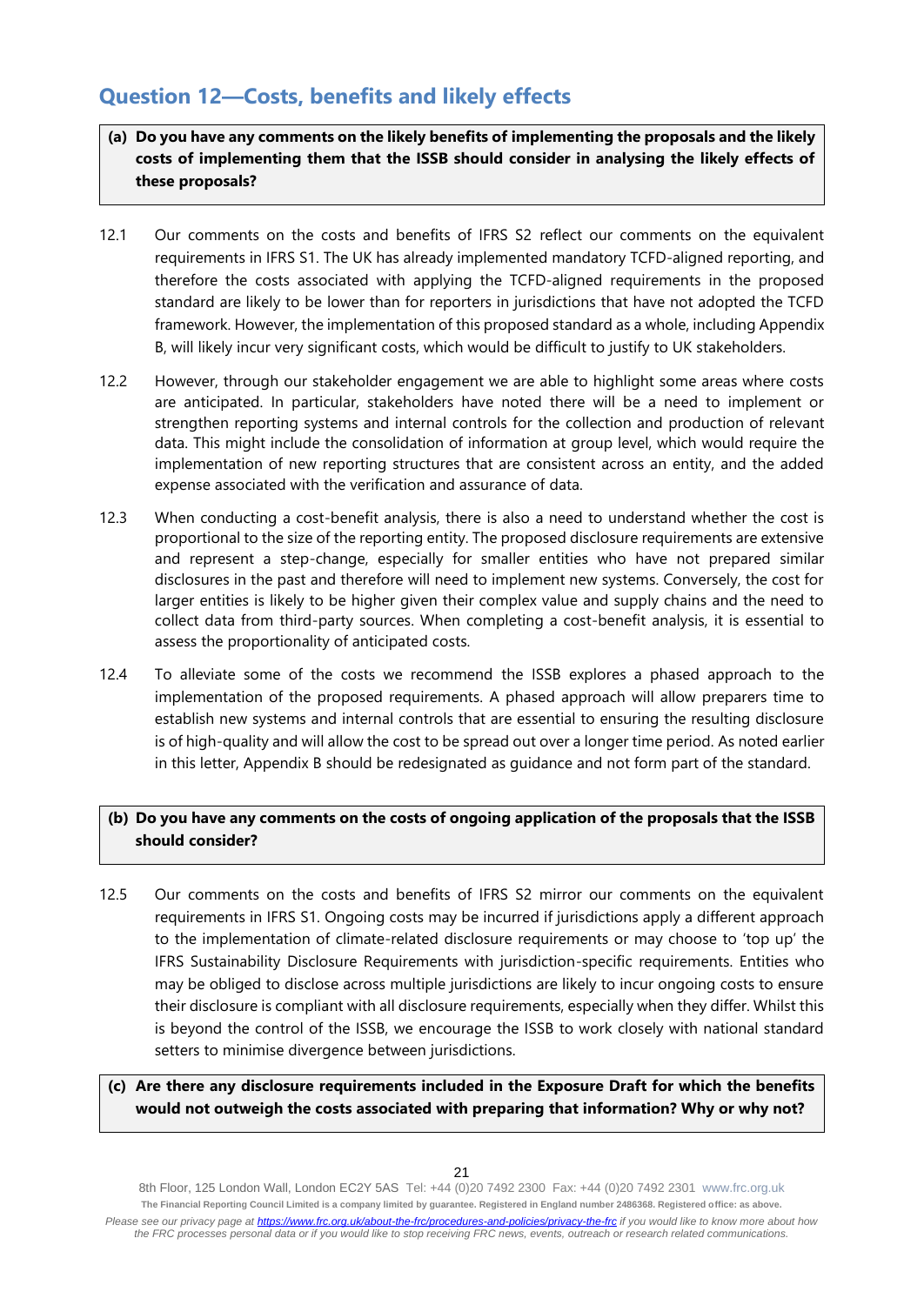12.6 We believe that the costs associated with requiring disclosure of Appendix B would outweigh the benefit. In our response to Question 11 (paragraph 11.24), we identified that some industry categories may only be relevant for a small number of entities in the UK, with some industries only being relevant to a single entity.

# **Question 13—Verifiability and enforceability**

**Are there any disclosure requirements proposed in the Exposure Draft that would present particular challenges to verify or to enforce (or that cannot be verified or enforced) by auditors and regulators? If you have identified any disclosure requirements that present challenges, please provide your reasoning.**

- 13.1 We welcome the attempts to make this proposed standard assurable and enforceable from the beginning. The challenges for assuring and enforcing the requirements in the Exposure Draft are similar to the existing challenges associated with narrative reporting more broadly. Whilst these challenges are unlikely to be resolved through this Exposure Draft, there are some amendments that could be made that may aid assurance providers and regulators when assessing whether the reporting entity has complied with the proposed requirements.
- 13.2 Assurance providers and regulators will require sufficient information to reach a *reasonable assurance* opinion as to whether there have been any material omissions or misstatements of facts, misrepresentation of trends, unsubstantiated claims, or significant bias in the presentation of information. A challenge for assurance providers and regulators will likely be the application of materiality, especially as reporting entities may decide that some disclosure requirements are not material and therefore may choose to omit them from their disclosure. As stated in our response to the IFRS S1 Exposure Draft, we recommend an additional requirement for entities to provide information about the judgements and assumptions used when assessing materiality. Such information should provide assurance providers and regulators with supporting information to determine whether the entity has provided all material information to form a complete and accurate depiction of the financial effects.
- 13.3 We also note that the use of the term 'verified' rather than assured implies a degree of correctness that may not be possible. Any reference to verifying information in relation to the role of assurance providers should be replaced with 'assurance'. The two terms should not be used interchangeably as they will require different processes and will result in different outputs.

# **Question 14—Effective date**

### **(a) Do you think that the effective date of the Exposure Draft should be earlier, later or the same as that of [draft] IFRS S1 General Requirements for Disclosure of Sustainability-related Financial Information? Why?**

14.1 We recognise the benefit and challenges associated with implementing an effective date that is the same for IFRS S1 and IFRS S2. As noted in the Basis for Conclusions, the disclosure requirements in IFRS S2 are a subset of the broader disclosure requirements proposed in IFRS S1 which is likely to take longer to implement and will require further resourcing. Additionally, as IFRS S2 is built upon the TCFD recommendations, which have been available in the market as a voluntary framework since 2017, there has already been sufficient uptake and experience within the market to justify a rapid effective date for IFRS S2. However, we do not believe that there is justification for different

<sup>8</sup>th Floor, 125 London Wall, London EC2Y 5AS Tel: +44 (0)20 7492 2300 Fax: +44 (0)20 7492 2301 [www.frc.org.uk](http://www.frc.org.uk/) **The Financial Reporting Council Limited is a company limited by guarantee. Registered in England number 2486368. Registered office: as above.** *Please see our privacy page at [https://www.frc.org.uk/about-the-frc/procedures-and-policies/privacy-the-frc](https://protect-eu.mimecast.com/s/meSwCVPQETYrOJIgd9IO) if you would like to know more about how the FRC processes personal data or if you would like to stop receiving FRC news, events, outreach or research related communications.*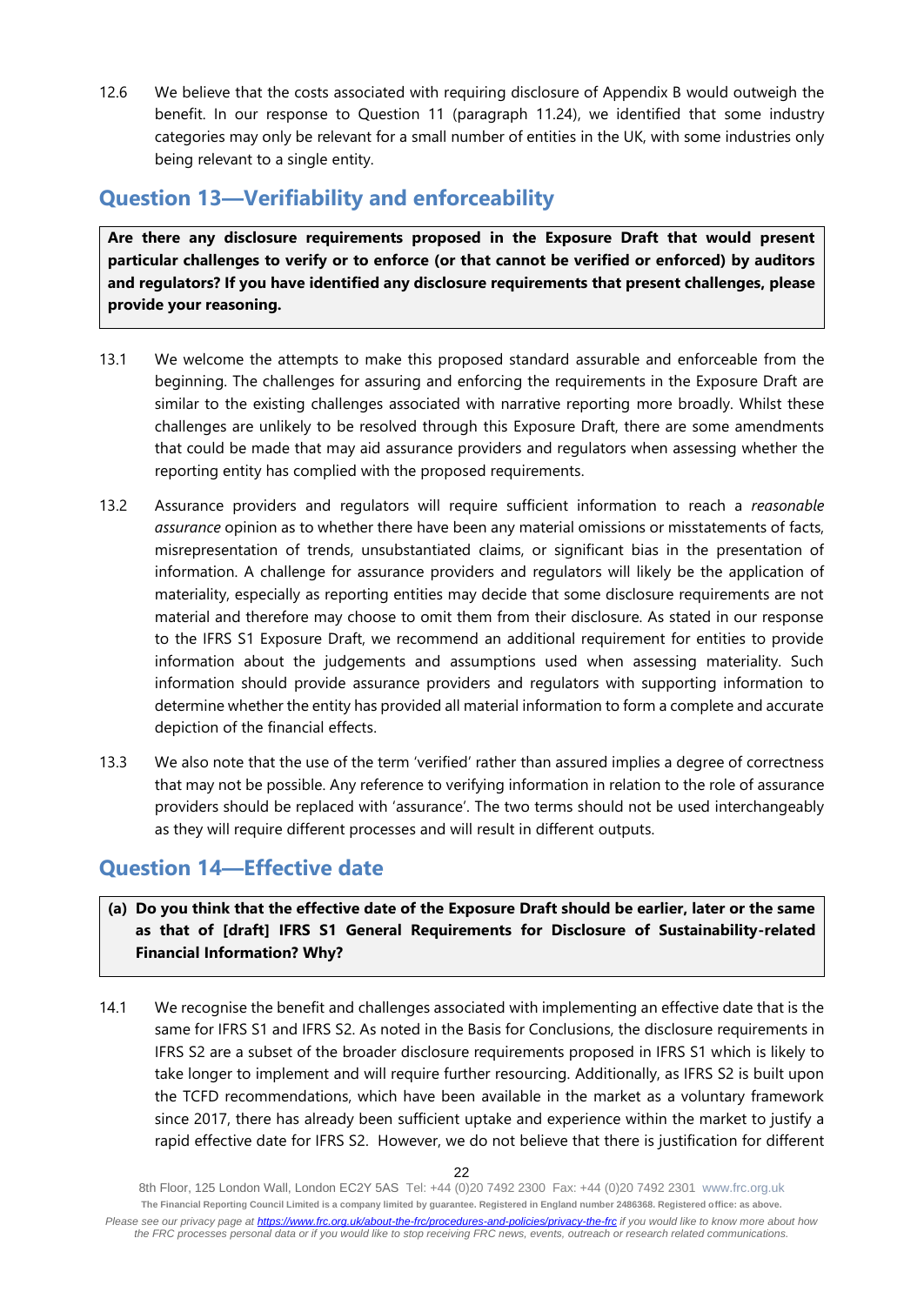effective dates for the two standards, we believe it is important that they are effective at the same time. In our response to IFRS S1, we recommend a phased effective date which may resolve the challenges associated with making the standard available at the same time.

- **(b) When the ISSB sets the effective date, how long does this need to be after a final Standard is issued? Please explain the reason for your answer including specific information about the preparation that will be required by entities applying the proposals in the Exposure Draft.**
- 14.2 We do not have an opinion on when the effective date should be. However, the effective date should be at least one year after the final standard is issued to provide reporting entities with time to prepare. Presently, there are only a few jurisdictions that require mandatory TCFD disclosure, which means some entities will already be prepared to disclose against the proposed standard. To support entities who have not yet started to consider their climate-related risks and opportunities, we recommend an effective date that is both soon enough to address the urgent need for standardisation, but also sufficiently long to allow entities to appropriately prepare for disclosure.
- **(c) Do you think that entities could apply any of the disclosure requirements included in the Exposure Draft earlier than others? (For example, could disclosure requirements related to governance be applied earlier than those related to the resilience of an entity's strategy?) If so, which requirements could be applied earlier and do you believe that some requirements in the Exposure Draft should be required to be applied earlier than others?**
- 14.3 According to the TCFD Status Reports, entities are encouraged to apply some of the disclosure requirements earlier than others in a phased approach. In the 2021 Status Report<sup>12</sup>, the annual review of corporate reports found that entities are more likely to disclose information about the climate-related risks and opportunities that they have identified, with fewer entities providing disclosures on the processes used for identifying, assessing and managing these risks. Even fewer entities provided information in relation to resilience, which is often referred to as the most challenging aspect of the TCFD recommendations.
- 14.4 On page 33 of the 2020 Status Report<sup>13</sup>, the TCFD highlights an illustrative implementation plan based on feedback from report users. This implementation plan consists of three phases in which the reporting entity might address the different elements of the recommendations. Although this implementation plan was illustrative only, there may be benefit in allowing a phased approach to applying the requirements of the Exposure Draft.
- 14.5 For example, entities may be permitted to provide information on governance and risk management earlier than other requirements, as these two requirements provide essential context for the strategy, metrics and targets requirements. This approach should encourage entities to set up robust internal processes for governance and risks management, but also prepare the systems and internal controls needed to collect the relevant information for complete disclosure. However, we recommend that the ISSB considers whether it is appropriate to disclose all elements of governance and risk management first, or whether a selection of requirements from different sections are appropriate. We recommend the ISSB reviews the illustrative implementation plan in the TCFD Status Report and considers its application as a phased approach to the implementation of this proposed standard. This will enable jurisdictions to decide whether to implement the standard in a phased approach or whether they adopt the standard in its entirety.

<sup>.</sup>bbhub.io/company/sites/60/2022/03/GPP\_TCFD\_Status\_Report\_2021\_Book\_v17.pdf 2020-TCFD\_Status-Report.pdf

<sup>8</sup>th Floor, 125 London Wall, London EC2Y 5AS Tel: +44 (0)20 7492 2300 Fax: +44 (0)20 7492 2301 [www.frc.org.uk](http://www.frc.org.uk/) **The Financial Reporting Council Limited is a company limited by guarantee. Registered in England number 2486368. Registered office: as above.** *Please see our privacy page at [https://www.frc.org.uk/about-the-frc/procedures-and-policies/privacy-the-frc](https://protect-eu.mimecast.com/s/meSwCVPQETYrOJIgd9IO) if you would like to know more about how the FRC processes personal data or if you would like to stop receiving FRC news, events, outreach or research related communications.*